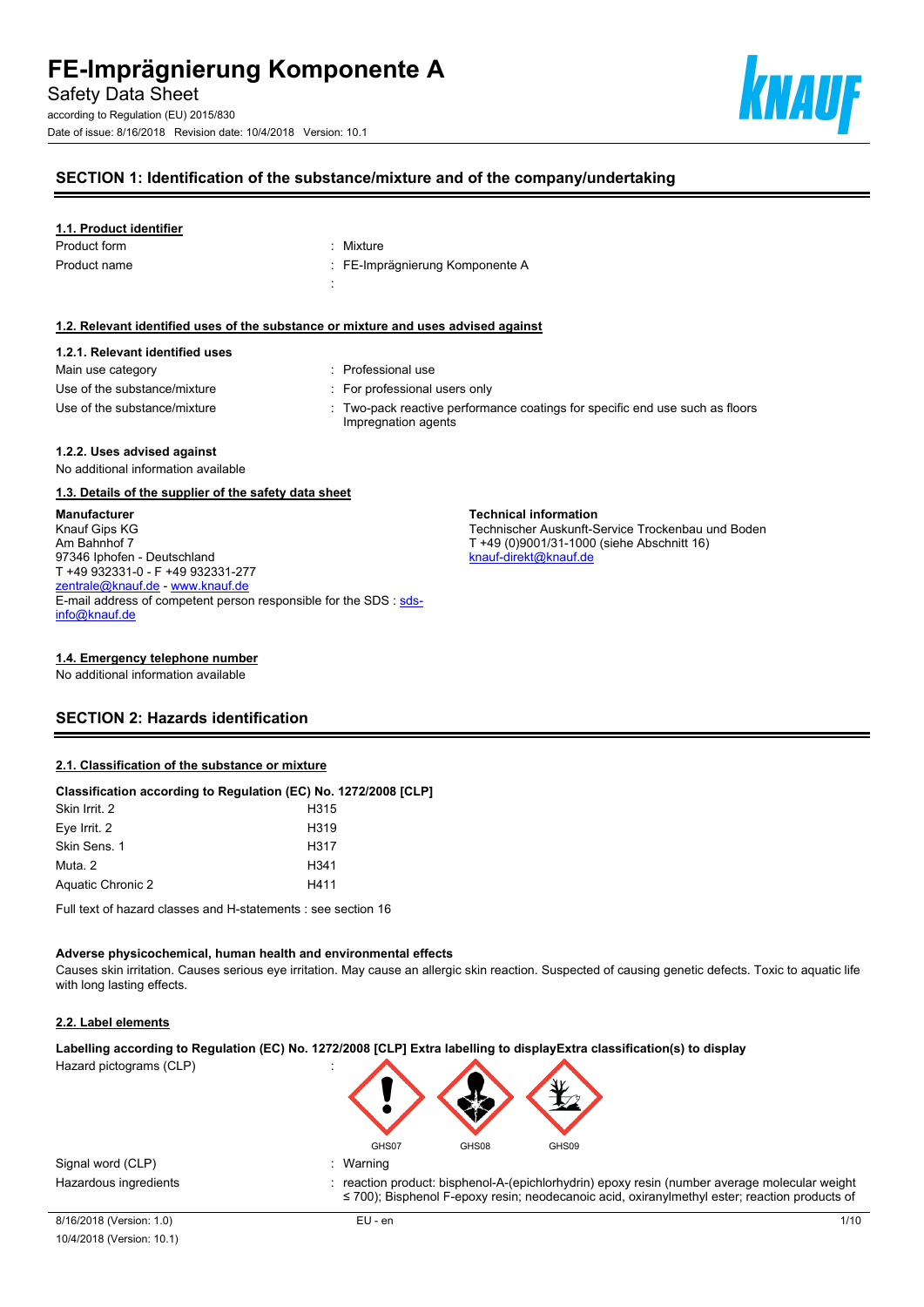Safety Data Sheet

according to Regulation (EU) 2015/830



|                                | hexane-1,6-diol with 2-(chloromethyl) oxirane (1:2)                                                                                                                                                                                                                                                                                                                                                                                                                                                                                                                                                                                                                                                                                                 |
|--------------------------------|-----------------------------------------------------------------------------------------------------------------------------------------------------------------------------------------------------------------------------------------------------------------------------------------------------------------------------------------------------------------------------------------------------------------------------------------------------------------------------------------------------------------------------------------------------------------------------------------------------------------------------------------------------------------------------------------------------------------------------------------------------|
| Hazard statements (CLP)        | : H315 - Causes skin irritation.<br>H317 - May cause an allergic skin reaction.<br>H319 - Causes serious eye irritation.<br>H341 - Suspected of causing genetic defects.<br>H411 - Toxic to aquatic life with long lasting effects.                                                                                                                                                                                                                                                                                                                                                                                                                                                                                                                 |
| Precautionary statements (CLP) | $\therefore$ P273 - Avoid release to the environment.<br>P280 - Wear protective gloves, eye protection, protective clothing.<br>P302+P352 - IF ON SKIN: Wash with plenty of soap and water.<br>P305+P351+P338 - IF IN EYES: Rinse cautiously with water for several minutes. Remove<br>contact lenses, if present and easy to do. Continue rinsing.<br>P308+P313 - IF exposed or concerned: Get medical advice/attention.<br>P337+P313 - If eye irritation persists: Get medical advice/attention.<br>P362+P364 - Take off contaminated clothing and wash it before reuse.<br>P501 - Dispose of contents/container to hazardous or special waste collection point, in<br>accordance with local, regional, national and/or international regulation. |
| <b>EUH-statements</b>          | : EUH205 - Contains epoxy constituents. May produce an allergic reaction.                                                                                                                                                                                                                                                                                                                                                                                                                                                                                                                                                                                                                                                                           |
| Extra phrases                  | : Restricted to professional users<br>MAXIMUM VOC CONTENT LIMIT VALUES FOR PAINTS AND VARNISHES. Product<br>Subcategory: j (Type: SB): 500 g/l<br>VOC content: $<$ 500 g/l                                                                                                                                                                                                                                                                                                                                                                                                                                                                                                                                                                          |

#### **2.3. Other hazards**

No additional information available

# **SECTION 3: Composition/information on ingredients**

#### **3.1. Substances**

Not applicable

### **3.2. Mixtures**

| <b>Name</b>                                                                                                 | <b>Product identifier</b>                                                                                | $\frac{0}{0}$ | <b>Classification according to</b><br><b>Regulation (EC) No.</b><br>1272/2008 [CLP]        |
|-------------------------------------------------------------------------------------------------------------|----------------------------------------------------------------------------------------------------------|---------------|--------------------------------------------------------------------------------------------|
| reaction product: bisphenol-A-(epichlorhydrin) epoxy resin<br>(number average molecular weight $\leq 700$ ) | (CAS-No.) 25068-38-6<br>(EC-No.) 500-033-5<br>(EC Index-No.) 603-074-00-8<br>(REACH-no) 01-2119456619-26 | $55 - 60$     | Skin Sens. 1, H317<br>Skin Irrit. 2. H315<br>Eye Irrit. 2, H319<br>Aquatic Chronic 2, H411 |
| Bisphenol F-epoxy resin                                                                                     | (CAS-No.) 9003-36-5<br>(EC-No.) 500-006-8<br>(REACH-no) 01-2119454392-40                                 | $20 - 25$     | Skin Irrit. 2, H315<br>Skin Sens. 1, H317<br>Aquatic Chronic 2, H411                       |
| neodecanoic acid, oxiranylmethyl ester                                                                      | (CAS-No.) 26761-45-5<br>(EC-No.) 247-979-2<br>(REACH-no) 01-2119431597-33                                | $10 - 515$    | Muta. 2, H341<br><b>Skin Sens. 1. H317</b><br>Aquatic Chronic 2, H411                      |
| reaction products of hexane-1,6-diol with 2-<br>(chloromethyl) oxirane (1:2)                                | (CAS-No.) 933999-84-9<br>(EC-No.) 618-939-5<br>(REACH-no) 01-2119463471-41                               | $5 - 10$      | Skin Sens. 1, H317<br>Skin Irrit. 2, H315<br>Eye Irrit. 2, H319<br>Aquatic Chronic 3, H412 |
| 3-glycidyloxypropyltrimethoxysilane                                                                         | (CAS-No.) 2530-83-8<br>(EC-No.) 219-784-2<br>(REACH-no) 01-2119513212-58                                 | $1 - 5$       | Eye Dam. 1, H318                                                                           |
| <b>Specific concentration limits:</b>                                                                       |                                                                                                          |               |                                                                                            |
| <b>Name</b>                                                                                                 | <b>Product identifier</b>                                                                                |               | <b>Specific concentration limits</b>                                                       |
| reaction product: bisphenol-A-(epichlorhydrin) epoxy resin<br>(number average molecular weight $\leq 700$ ) | (CAS-No.) 25068-38-6<br>(EC-No.) 500-033-5<br>(EC Index-No.) 603-074-00-8<br>(REACH-no) 01-2119456619-26 |               | (C >= 5) Skin Irrit. 2, H315<br>(C >= 5) Eye Irrit. 2, H319                                |

Full text of H-statements: see section 16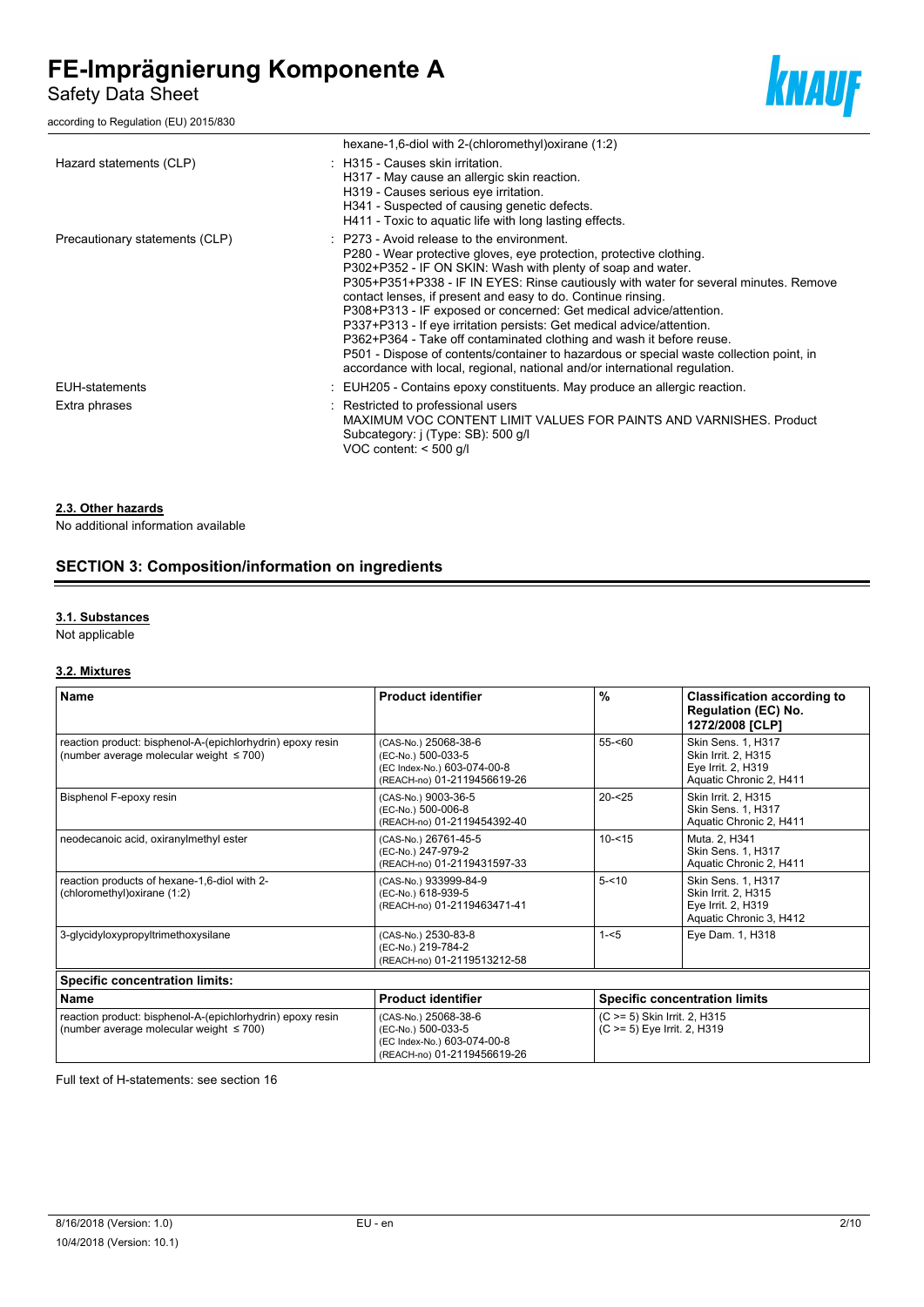Safety Data Sheet

according to Regulation (EU) 2015/830

# **SECTION 4: First aid measures**



| 4.1. Description of first aid measures                              |                                                                                                                                                                                                                                                                           |
|---------------------------------------------------------------------|---------------------------------------------------------------------------------------------------------------------------------------------------------------------------------------------------------------------------------------------------------------------------|
| First-aid measures general                                          | Move the affected person away from the contaminated area. In case of accident or if you feel<br>unwell, seek medical advice immediately (show the label where possible).                                                                                                  |
| First-aid measures after inhalation                                 | : In case of accident by inhalation : remove casualty to fresh air and keep at rest. When in doubt<br>or if symptoms are observed, get medical advice.                                                                                                                    |
| First-aid measures after skin contact                               | : After contact with skin, wash immediately and thoroughly with polyethylene glycol, followed by<br>plenty of water. Take off immediately all contaminated clothing. Wash contaminated clothing<br>before reuse. If skin irritation occurs: Get medical advice/attention. |
| First-aid measures after eye contact                                | : IF IN EYES: Rinse cautiously with water for several minutes. Remove contact lenses, if present<br>and easy to do. Continue rinsing. If symptoms persist, call a physician.                                                                                              |
| First-aid measures after ingestion                                  | : Rinse mouth. Drink plenty of water. When in doubt or if symptoms are observed, get medical<br>advice.                                                                                                                                                                   |
| 4.2. Most important symptoms and effects, both acute and delayed    |                                                                                                                                                                                                                                                                           |
| Symptoms/effects after skin contact                                 | : Irritation. May cause an allergic skin reaction.                                                                                                                                                                                                                        |
| Symptoms/effects after eye contact                                  | : Eye irritation.                                                                                                                                                                                                                                                         |
| <b>SECTION 5: Firefighting measures</b><br>5.1. Extinguishing media |                                                                                                                                                                                                                                                                           |
| Suitable extinguishing media                                        | Carbon dioxide (CO2). Foam. extinguishing powder.                                                                                                                                                                                                                         |
| Unsuitable extinguishing media                                      | high volume water jet.                                                                                                                                                                                                                                                    |
| 5.2. Special hazards arising from the substance or mixture          |                                                                                                                                                                                                                                                                           |
| Hazardous decomposition products in case of<br>fire                 | : Toxic fumes may be released.                                                                                                                                                                                                                                            |
|                                                                     |                                                                                                                                                                                                                                                                           |
| 5.3. Advice for firefighters                                        |                                                                                                                                                                                                                                                                           |
| Protection during firefighting                                      | : Use self-contained breathing apparatus and chemically protective clothing. Full suit.                                                                                                                                                                                   |
| Other information                                                   | : Use water spray to disperse the vapours. Do not allow run-off from fire fighting to enter drains<br>or water courses.                                                                                                                                                   |
| <b>SECTION 6: Accidental release measures</b>                       |                                                                                                                                                                                                                                                                           |

| 6.1. Personal precautions, protective equipment and emergency procedures |                                                                                                                                                                |
|--------------------------------------------------------------------------|----------------------------------------------------------------------------------------------------------------------------------------------------------------|
| General measures                                                         | : Ensure adequate air ventilation. Do not breathe gas/fumes/vapour/spray. Avoid contact with<br>skin, eyes and clothing. Wear personal protective equipment.   |
| 6.1.1. For non-emergency personnel                                       |                                                                                                                                                                |
| Emergency procedures                                                     | Ventilate spillage area. Avoid contact with skin and eyes. Avoid breathing<br>dust/fume/gas/mist/vapours/spray.                                                |
| 6.1.2. For emergency responders                                          |                                                                                                                                                                |
| Protective equipment                                                     | : Do not attempt to take action without suitable protective equipment. For further information<br>refer to section 8: "Exposure controls/personal protection". |
| 6.2. Environmental precautions                                           |                                                                                                                                                                |
| Do not allow to enter drains or water courses.                           |                                                                                                                                                                |
| 6.3. Methods and material for containment and cleaning up                |                                                                                                                                                                |
| For containment                                                          | : Collect spillage.                                                                                                                                            |
| Methods for cleaning up                                                  | Take up liquid spill into absorbent material. Notify authorities if product enters sewers or public<br>waters.                                                 |
| Other information                                                        | : Dispose of materials or solid residues at an authorized site.                                                                                                |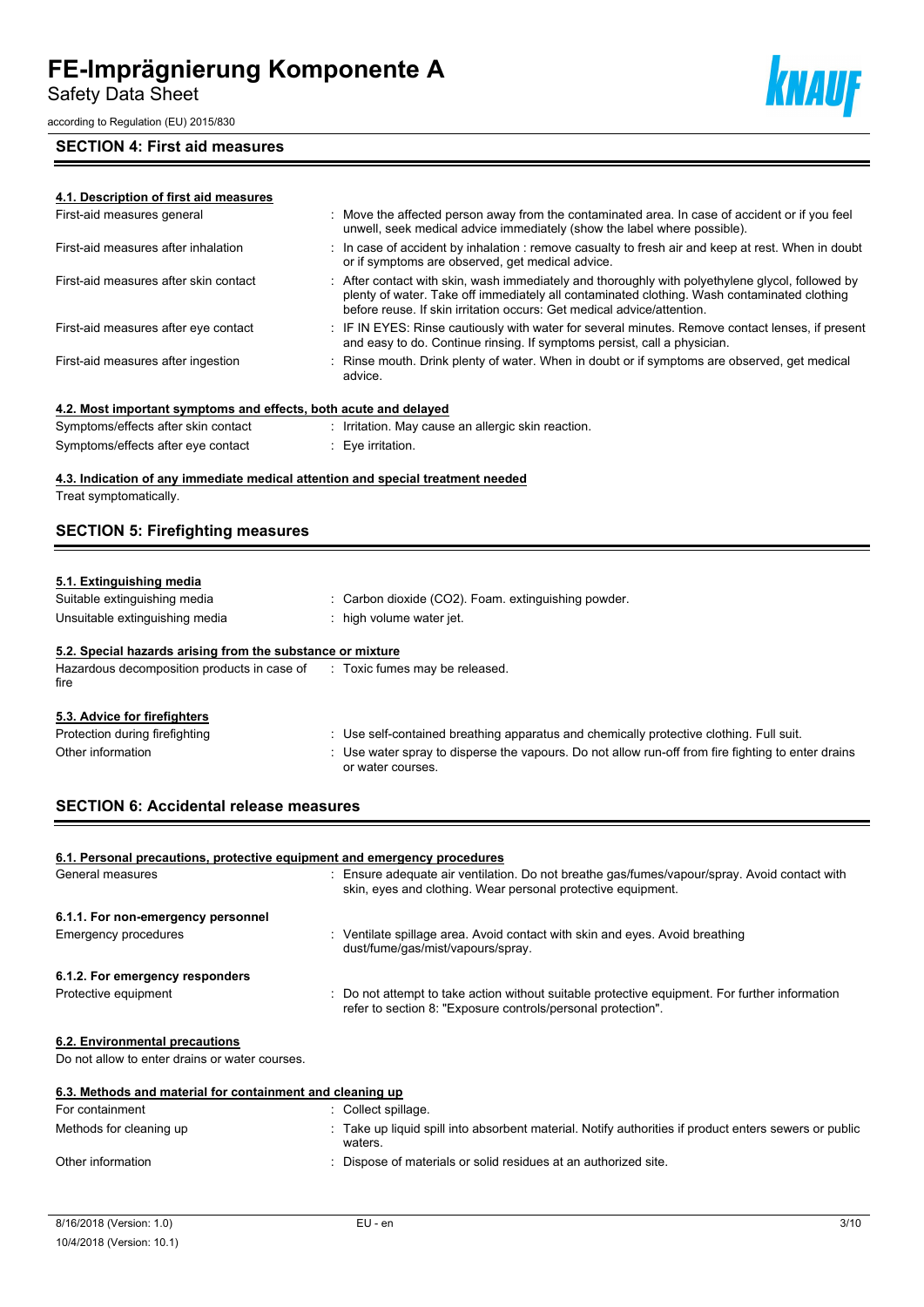Safety Data Sheet

according to Regulation (EU) 2015/830

### **6.4. Reference to other sections**

For further information refer to section 13.

### **SECTION 7: Handling and storage**

**7.1. Precautions for safe handling** Precautions for safe handling **interpretent in the station** of the work station. Obtain special instructions before use. Do not handle until all safety precautions have been read and understood. Avoid contact with skin and eyes. Wear personal protective equipment. Avoid breathing dust/fume/gas/mist/vapours/spray. Hygiene measures **interpretatal contaminated clothing before reuse**. Contaminated work clothing should not be allowed out of the workplace. Do not eat, drink or smoke when using this product. Always wash hands after handling the product. **7.2. Conditions for safe storage, including any incompatibilities** Storage conditions **interest and the Container Container tightly closed.** Store in a place accessible by authorised persons only. Use appropriate ventilation. Keep only in original container. Store in a dry place.

# **7.3. Specific end use(s)**

No additional information available

### **SECTION 8: Exposure controls/personal protection**

#### **8.1. Control parameters**

No additional information available

#### **8.2. Exposure controls**

#### **Appropriate engineering controls:**

Use appropriate ventilation. Do not breathe gas/fumes/vapour/spray.

#### **Personal protective equipment:**

Take off immediately all contaminated clothing. Wash hands before breaks and after work.

| Hand protection:                                                                                                                                                                                                                                                                         |                                       |                       |                |                    |                 |
|------------------------------------------------------------------------------------------------------------------------------------------------------------------------------------------------------------------------------------------------------------------------------------------|---------------------------------------|-----------------------|----------------|--------------------|-----------------|
| Impermeable protective gloves. Choosing the proper glove is a decision that depends not only on the type of material, but also on other quality<br>features, which differ for each manufacturer. Gloves must be replaced after each use and whenever signs of wear or perforation appear |                                       |                       |                |                    |                 |
| <b>Type</b>                                                                                                                                                                                                                                                                              | <b>Material</b>                       | <b>Permeation</b>     | Thickness (mm) | <b>Penetration</b> | <b>Standard</b> |
| Short term exposure                                                                                                                                                                                                                                                                      | Nitrile rubber (NBR),<br>Butyl rubber | $1$ ( $> 10$ minutes) | 0,4            |                    | <b>EN 374</b>   |
| Repeated contact                                                                                                                                                                                                                                                                         | Viton                                 | $2$ ( $>$ 30 minutes) | 0,4            |                    | <b>EN 374</b>   |
| Eye protection:                                                                                                                                                                                                                                                                          |                                       |                       |                |                    |                 |
| Protective goggles                                                                                                                                                                                                                                                                       |                                       |                       |                |                    |                 |
| Skin and body protection:                                                                                                                                                                                                                                                                |                                       |                       |                |                    |                 |
| safety foot-wear. Rubber apron, boots. Long sleeved protective clothing                                                                                                                                                                                                                  |                                       |                       |                |                    |                 |
| Type<br><b>Standard</b>                                                                                                                                                                                                                                                                  |                                       |                       |                |                    |                 |
| Safety shoes                                                                                                                                                                                                                                                                             |                                       | EN ISO 20345          |                |                    |                 |
| EN 14605<br>Rubber apron, boots                                                                                                                                                                                                                                                          |                                       |                       |                |                    |                 |
| <b>Respiratory protection:</b>                                                                                                                                                                                                                                                           |                                       |                       |                |                    |                 |
| In case of inadequate ventilation wear respiratory protection. Approved organic vapour respirator                                                                                                                                                                                        |                                       |                       |                |                    |                 |



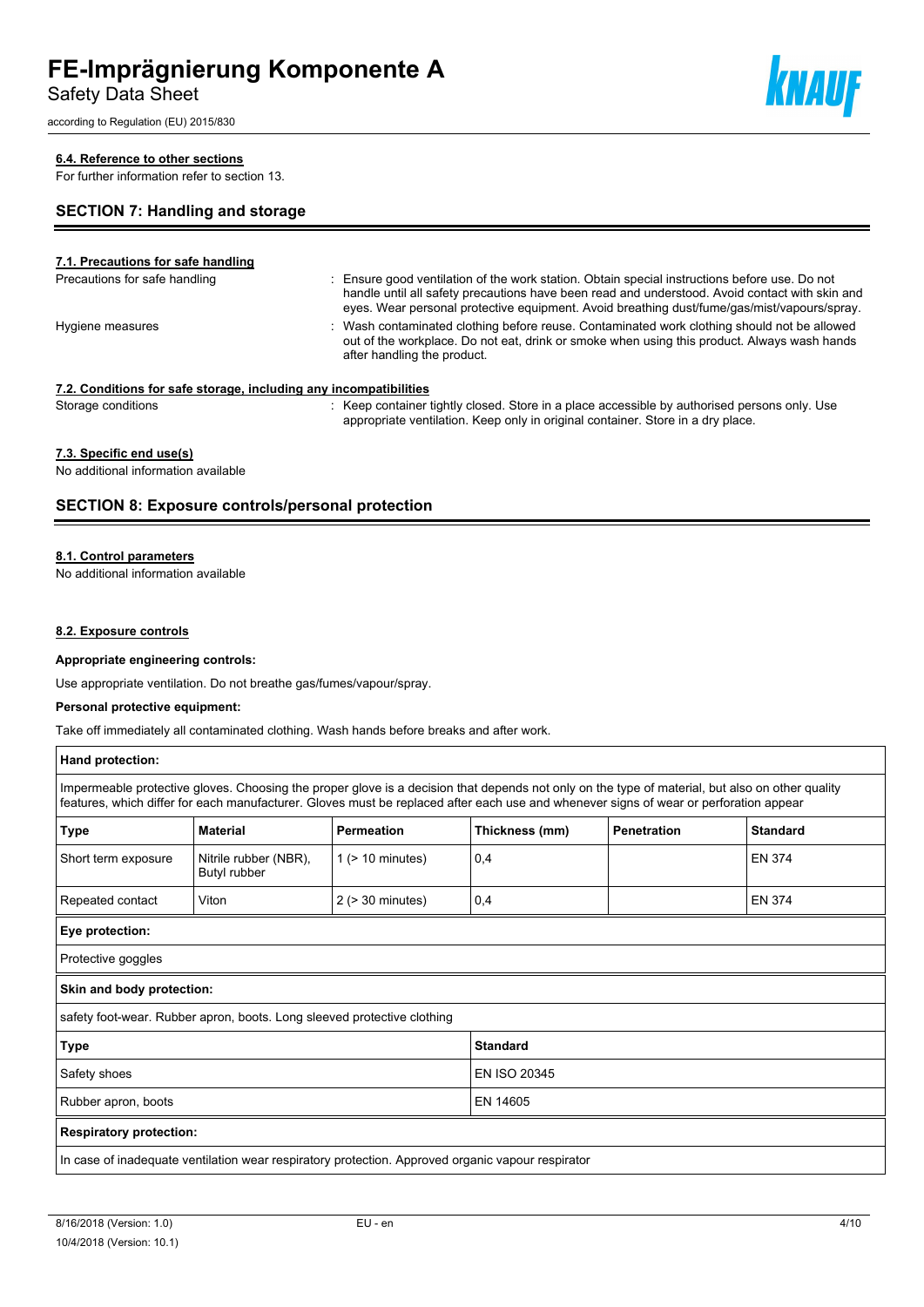Safety Data Sheet





| <b>Device</b>                   | <b>Filter type</b>                                       | <b>Condition</b>  | <b>Standard</b> |
|---------------------------------|----------------------------------------------------------|-------------------|-----------------|
| Breathing apparatus with filter | Type A - High-boiling ( $>65$ °C)<br>' organic compounds | Vapour protection | <b>EN 14387</b> |



#### **Environmental exposure controls:**

Avoid release to the environment.

# **SECTION 9: Physical and chemical properties**

#### **9.1. Information on basic physical and chemical properties**

| Physical state                             | Liquid                                        |
|--------------------------------------------|-----------------------------------------------|
| Appearance                                 | Liquid.                                       |
| Colour                                     | No data available                             |
| Odour                                      | Mild odour.                                   |
| Odour threshold                            | No data available                             |
| рH                                         | No data available                             |
| Relative evaporation rate (butylacetate=1) | No data available                             |
| Melting point                              | Not applicable                                |
| Freezing point                             | No data available                             |
| Boiling point                              | No data available                             |
| Flash point                                | $>93$ °C                                      |
| Auto-ignition temperature                  | No data available                             |
| Decomposition temperature                  | No data available                             |
| Flammability (solid, gas)                  | Not applicable                                |
| Vapour pressure                            | No data available                             |
| Relative vapour density at 20 °C           | No data available                             |
| Relative density                           | No data available                             |
| Density                                    | $\approx$ 1.13 g/cm <sup>3</sup> (ISO 2811-2) |
| Solubility                                 | No data available                             |
| Log Pow                                    | No data available                             |
| Viscosity, kinematic                       | No data available                             |
| Viscosity, dynamic                         | : 550 - 820 mPa.s (ISO 2884-1)                |
| <b>Explosive properties</b>                | No data available                             |
| Oxidising properties                       | No data available                             |
| <b>Explosive limits</b>                    | No data available                             |
| 9.2. Other information                     |                                               |
| VOC content                                | $< 500$ q/l                                   |

# **SECTION 10: Stability and reactivity**

### **10.1. Reactivity**

The product is non-reactive under normal conditions of use, storage and transport.

#### **10.2. Chemical stability**

Stable under normal conditions.

#### **10.3. Possibility of hazardous reactions**

No dangerous reactions known under normal conditions of use.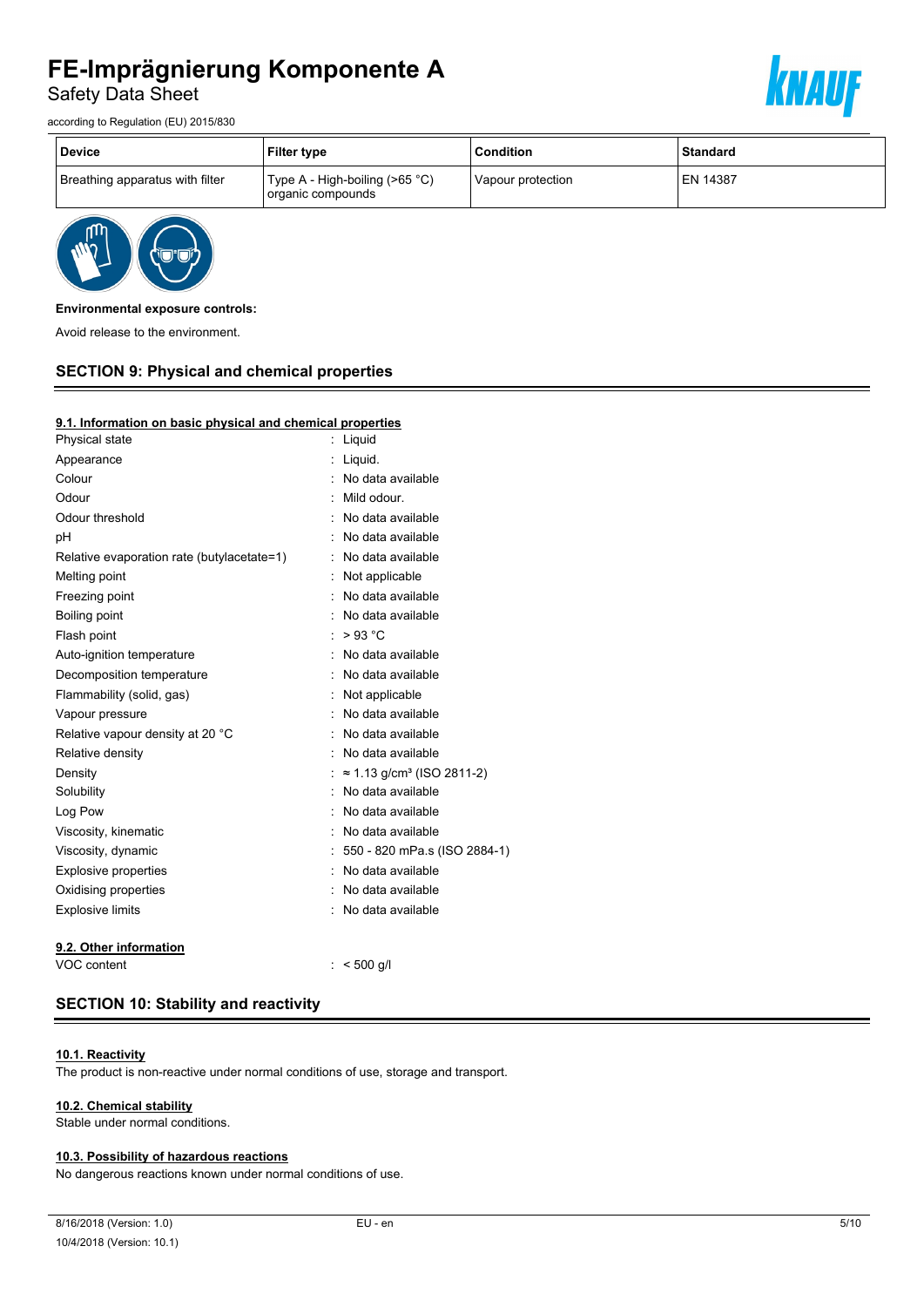Safety Data Sheet

according to Regulation (EU) 2015/830

#### **10.4. Conditions to avoid**

None under recommended storage and handling conditions (see section 7).

#### **10.5. Incompatible materials**

No additional information available

#### **10.6. Hazardous decomposition products**

Under normal conditions of storage and use, hazardous decomposition products should not be produced.

# **SECTION 11: Toxicological information**

| 11.1. Information on toxicological effects                                            |                                                                                                                                   |
|---------------------------------------------------------------------------------------|-----------------------------------------------------------------------------------------------------------------------------------|
| Acute toxicity (oral)                                                                 | : Not classified                                                                                                                  |
| Acute toxicity (dermal)                                                               | Not classified                                                                                                                    |
| Acute toxicity (inhalation)                                                           | Not classified                                                                                                                    |
|                                                                                       | reaction product: bisphenol-A-(epichlorhydrin) epoxy resin (number average molecular weight ≤ 700) (25068-38-6)                   |
| LD50 oral rat                                                                         | > 2000 mg/kg (OECD 420: Acute Oral toxicity - Acute Toxic Class Method, Rat, Female,<br>Experimental value, Oral, 14 day(s))      |
| LD50 dermal rat                                                                       | > 2000 mg/kg (OECD 402: Acute Dermal Toxicity, 24 h, Rat, Male/female, Experimental value,<br>Dermal)                             |
| Bisphenol F-epoxy resin (9003-36-5)                                                   |                                                                                                                                   |
| LD50 oral rat                                                                         | > 2000 mg/kg                                                                                                                      |
| neodecanoic acid, oxiranylmethyl ester (26761-45-5)                                   |                                                                                                                                   |
| LD50 oral rat                                                                         | > 2000 mg/kg bodyweight (OECD 420: Acute Oral toxicity - Acute Toxic Class Method, Rat,<br>Male/female, Experimental value, Oral) |
| LD50 dermal rat                                                                       | > 2000 mg/kg bodyweight (OECD 402: Acute Dermal Toxicity, 24 h, Rat, Male/female,<br>Experimental value, Dermal)                  |
| LC50 inhalation rat (mg/l)                                                            | > 240 mg/m <sup>3</sup> (4 h, Rat, Expert judgement, Inhalation (vapours))                                                        |
| LC50 inhalation rat (ppm)                                                             | > 26 ppm (4 h, Rat, Expert judgement, Inhalation (vapours))                                                                       |
| reaction products of hexane-1,6-diol with 2-(chloromethyl)oxirane (1:2) (933999-84-9) |                                                                                                                                   |
| LD50 oral rat                                                                         | 2189 mg/kg bodyweight (OECD 401: Acute Oral Toxicity, Rat, Male/female, Experimental value,<br>Oral, $15 \text{ day}(s)$ )        |
| 3-glycidyloxypropyltrimethoxysilane (2530-83-8)                                       |                                                                                                                                   |
| LD50 oral rat                                                                         | 8025 mg/kg bodyweight (Equivalent or similar to OECD 401, Rat, Male/female, Experimental<br>value, Oral)                          |
| LD50 dermal rabbit                                                                    | 4250 mg/kg bodyweight (Equivalent or similar to OECD 402, 24 h, Rabbit, Male, Experimental<br>value, Dermal)                      |
| LC50 inhalation rat (mg/l)                                                            | > 5.3 mg/l air (Equivalent or similar to OECD 403, 4 h, Rat, Male/female, Experimental value,<br>Inhalation (aerosol))            |
| Skin corrosion/irritation                                                             | : Causes skin irritation.                                                                                                         |
| Serious eye damage/irritation                                                         | Causes serious eye irritation.                                                                                                    |
| Respiratory or skin sensitisation                                                     | May cause an allergic skin reaction.                                                                                              |
| Germ cell mutagenicity                                                                | Suspected of causing genetic defects                                                                                              |
| Carcinogenicity                                                                       | Not classified                                                                                                                    |
| Reproductive toxicity                                                                 | Not classified                                                                                                                    |
| STOT-single exposure                                                                  | Not classified                                                                                                                    |
| STOT-repeated exposure                                                                | Not classified                                                                                                                    |
| Aspiration hazard                                                                     | : Not classified                                                                                                                  |

# **SECTION 12: Ecological information**

#### **12.1. Toxicity**

Ecology - general **Ecology** - general  $\cdot$  Toxic to aquatic life with long lasting effects.

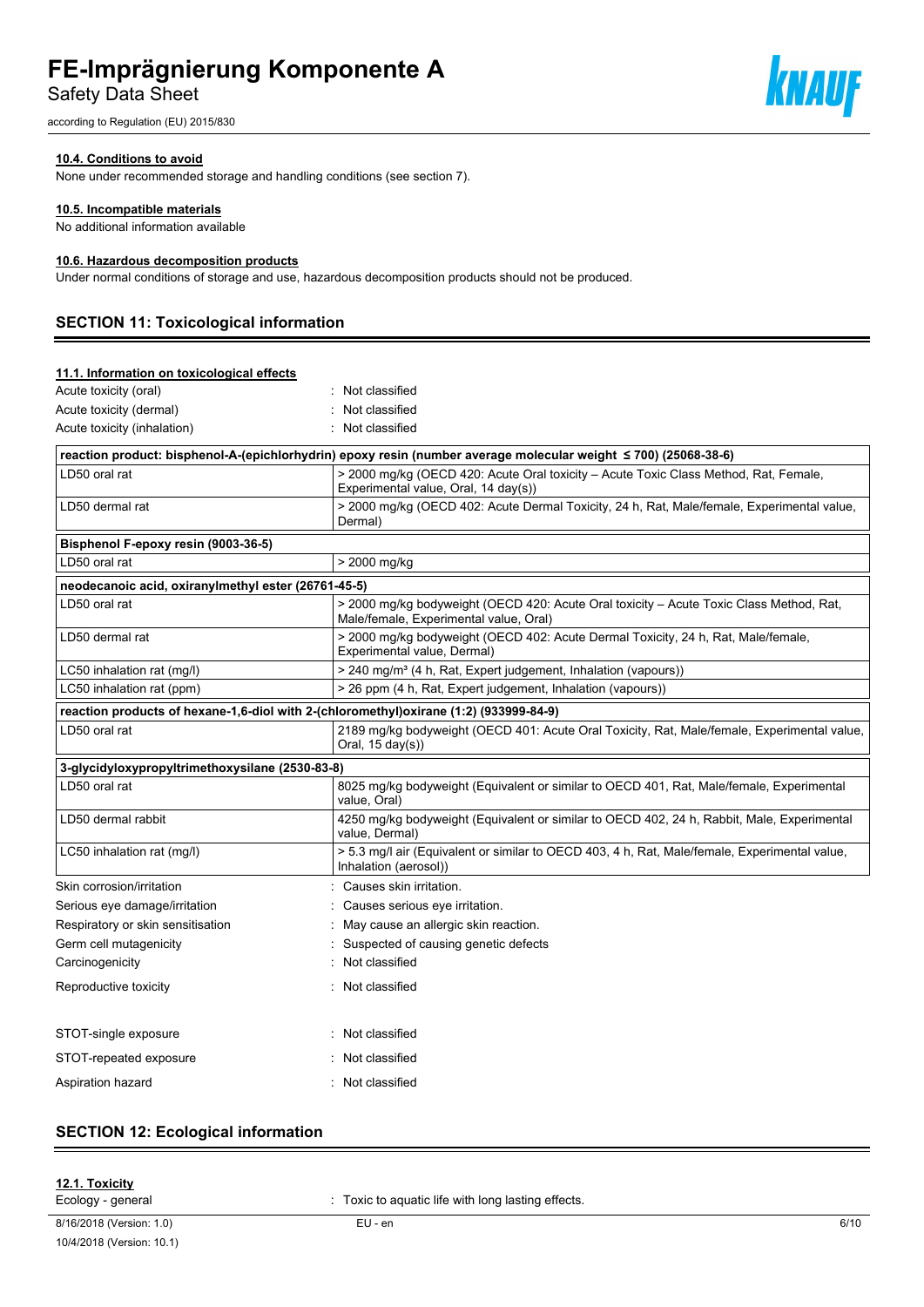Safety Data Sheet

according to Regulation (EU) 2015/830



| Acute aquatic toxicity                                                                | Not classified                                                                                                                                           |  |
|---------------------------------------------------------------------------------------|----------------------------------------------------------------------------------------------------------------------------------------------------------|--|
| Chronic aquatic toxicity                                                              | Toxic to aquatic life with long lasting effects.                                                                                                         |  |
|                                                                                       | reaction product: bisphenol-A-(epichlorhydrin) epoxy resin (number average molecular weight ≤ 700) (25068-38-6)                                          |  |
| LC50 fish 1                                                                           | 2.3 mg/l (OECD 203: Fish, Acute Toxicity Test, 96 h, Oncorhynchus mykiss, Semi-static<br>system, Fresh water, Experimental value, Nominal concentration) |  |
| EC50 Daphnia 1                                                                        | 1.1 - 2.8 mg/l (Equivalent or similar to OECD 202, 48 h, Daphnia magna, Static system, Fresh<br>water, Experimental value, Locomotor effect)             |  |
| ErC50 (algae)                                                                         | > 11 mg/l (EPA 660/3 - 75/009, 72 h, Scenedesmus sp., Static system, Fresh water,<br>Experimental value)                                                 |  |
| neodecanoic acid, oxiranylmethyl ester (26761-45-5)                                   |                                                                                                                                                          |  |
| LC50 fish 1                                                                           | 5 mg/l (OECD 203: Fish, Acute Toxicity Test, 96 h, Oncorhynchus mykiss, Semi-static system,<br>Fresh water, Experimental value, GLP)                     |  |
| EC50 Daphnia 1                                                                        | 4.8 mg/l (OECD 202: Daphnia sp. Acute Immobilisation Test, 48 h, Daphnia magna, Static<br>system, Fresh water, Experimental value, GLP)                  |  |
| ErC50 (algae)                                                                         | 2.9 mg/l (OECD 201: Alga, Growth Inhibition Test, 72 h, Pseudokirchneriella subcapitata, Static<br>system, Fresh water, Experimental value, GLP)         |  |
| reaction products of hexane-1,6-diol with 2-(chloromethyl)oxirane (1:2) (933999-84-9) |                                                                                                                                                          |  |
| LC50 fish 1                                                                           | 30 mg/l (OECD 203: Fish, Acute Toxicity Test, 96 h, Oncorhynchus mykiss, Semi-static system,<br>Fresh water, Experimental value, GLP)                    |  |
| EC50 Daphnia 1                                                                        | 39 - 57 mg/l (OECD 202: Daphnia sp. Acute Immobilisation Test, 48 h, Daphnia magna, Static<br>system, Fresh water, Experimental value, GLP)              |  |
| 3-glycidyloxypropyltrimethoxysilane (2530-83-8)                                       |                                                                                                                                                          |  |
| LC50 fish 1                                                                           | 55 mg/l (EU Method C.1, 96 h, Cyprinus carpio, Semi-static system, Fresh water, Experimental<br>value)                                                   |  |
| LC50 fish 2                                                                           | 237 mg/l (96 h, Salmo gairdneri, Static system, Literature, Young)                                                                                       |  |
| EC50 Daphnia 1                                                                        | 473 - 710 mg/l (48 h, Daphnia magna, Literature)                                                                                                         |  |
| ErC50 (algae)                                                                         | 350 mg/l (72 h, Selenastrum capricornutum, Literature)                                                                                                   |  |

## **12.2. Persistence and degradability**

| reaction product: bisphenol-A-(epichlorhydrin) epoxy resin (number average molecular weight ≤ 700) (25068-38-6) |                                                               |  |  |
|-----------------------------------------------------------------------------------------------------------------|---------------------------------------------------------------|--|--|
| Persistence and degradability                                                                                   | Not readily biodegradable in water.                           |  |  |
| neodecanoic acid, oxiranylmethyl ester (26761-45-5)                                                             |                                                               |  |  |
| Persistence and degradability                                                                                   | Inherently biodegradable. Not readily biodegradable in water. |  |  |
| reaction products of hexane-1,6-diol with 2-(chloromethyl)oxirane (1:2) (933999-84-9)                           |                                                               |  |  |
| Persistence and degradability                                                                                   | Not readily biodegradable in water.                           |  |  |
| 3-glycidyloxypropyltrimethoxysilane (2530-83-8)                                                                 |                                                               |  |  |
| Persistence and degradability                                                                                   | Not readily biodegradable in water.                           |  |  |

### **12.3. Bioaccumulative potential**

| reaction product: bisphenol-A-(epichlorhydrin) epoxy resin (number average molecular weight ≤ 700) (25068-38-6) |                                                                                                                      |  |  |
|-----------------------------------------------------------------------------------------------------------------|----------------------------------------------------------------------------------------------------------------------|--|--|
| BCF other aquatic organisms 1                                                                                   | 31 (Estimated value, Fresh weight)                                                                                   |  |  |
| Log Pow                                                                                                         | 2.64 - 3.78 (Experimental value, OECD 117: Partition Coefficient (n-octanol/water), HPLC<br>method, $25^{\circ}$ C)  |  |  |
| Bioaccumulative potential                                                                                       | Low potential for bioaccumulation (Log Kow $<$ 4).                                                                   |  |  |
| neodecanoic acid, oxiranylmethyl ester (26761-45-5)                                                             |                                                                                                                      |  |  |
| Log Pow                                                                                                         | 4.4 (Experimental value, OECD 107: Partition Coefficient (n-octanol/water): Shake Flask<br>Method, $20^{\circ}$ C)   |  |  |
| Bioaccumulative potential                                                                                       | Potential for bioaccumulation (4 $\geq$ Log Kow $\leq$ 5).                                                           |  |  |
| reaction products of hexane-1,6-diol with 2-(chloromethyl)oxirane (1:2) (933999-84-9)                           |                                                                                                                      |  |  |
| Log Pow                                                                                                         | 0.822 (Experimental value, OECD 107: Partition Coefficient (n-octanol/water): Shake Flask<br>Method, $20^{\circ}$ C) |  |  |
| Bioaccumulative potential                                                                                       | Low potential for bioaccumulation (Log Kow $<$ 4).                                                                   |  |  |
| 3-glycidyloxypropyltrimethoxysilane (2530-83-8)                                                                 |                                                                                                                      |  |  |
| Log Pow                                                                                                         | -0.92 (Estimated value)                                                                                              |  |  |
| Bioaccumulative potential                                                                                       | Not bioaccumulative.                                                                                                 |  |  |

### **12.4. Mobility in soil**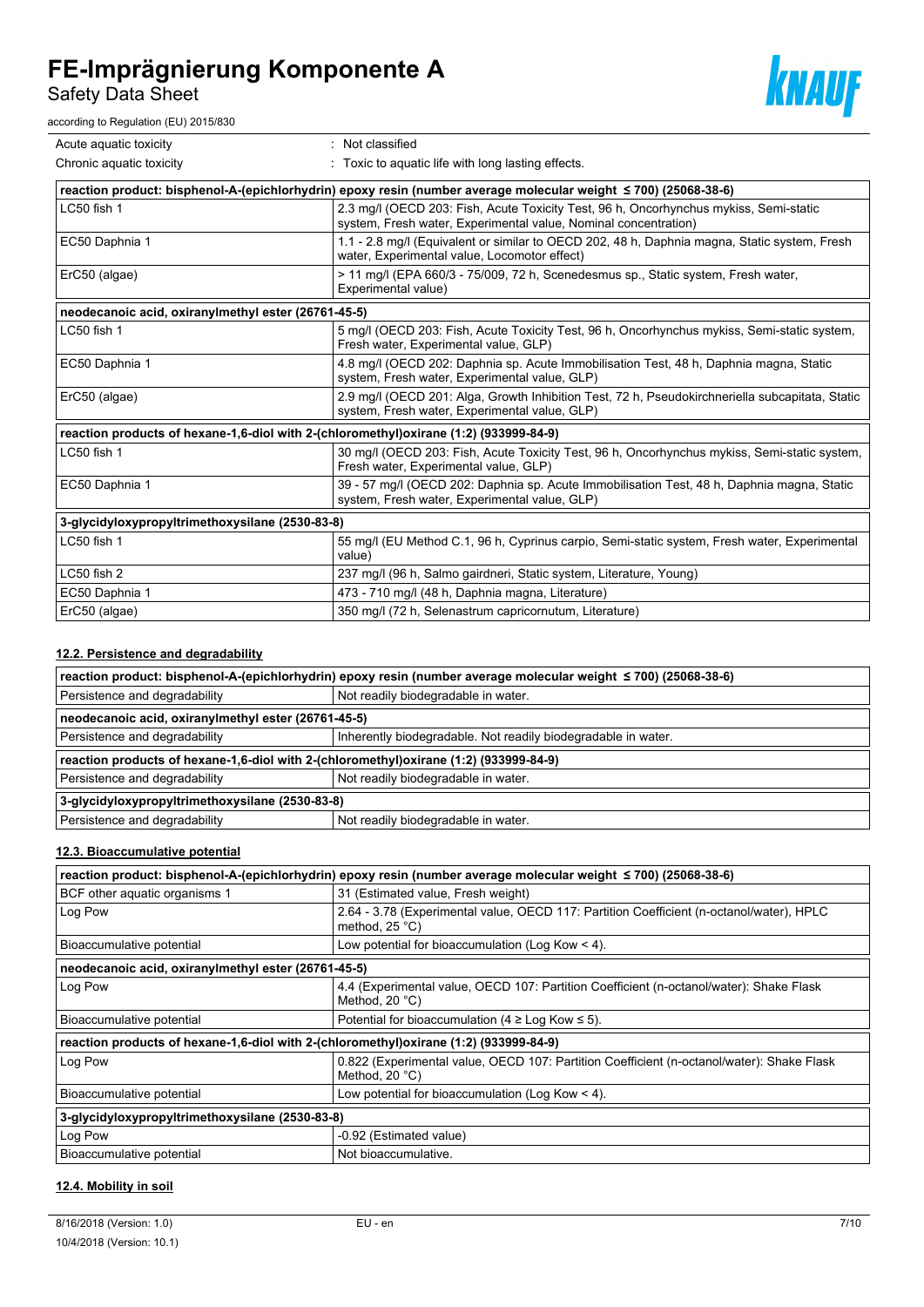Safety Data Sheet



according to Regulation (EU) 2015/830

| reaction product: bisphenol-A-(epichlorhydrin) epoxy resin (number average molecular weight ≤ 700) (25068-38-6) |                                                                                                                                                                                          |  |  |
|-----------------------------------------------------------------------------------------------------------------|------------------------------------------------------------------------------------------------------------------------------------------------------------------------------------------|--|--|
| Surface tension                                                                                                 | 58.7 - 58.9 mN/m (20 °C, EU Method A.5: Surface tension)                                                                                                                                 |  |  |
| Log Koc                                                                                                         | 2.65 (log Koc, SRC PCKOCWIN v2.0, QSAR)                                                                                                                                                  |  |  |
| Ecology - soil                                                                                                  | Low potential for adsorption in soil.                                                                                                                                                    |  |  |
| neodecanoic acid, oxiranylmethyl ester (26761-45-5)                                                             |                                                                                                                                                                                          |  |  |
| Surface tension                                                                                                 | 0.0789 N/m (21 °C, 0.063 g/l)                                                                                                                                                            |  |  |
| Log Koc                                                                                                         | 2.16 (log Koc, OECD 121: Estimation of the Adsorption Coefficient (Koc) on Soil and on<br>Sewage Sludge using High Performance Liquid Chromatography (HPLC), Experimental value,<br>GLP) |  |  |
| Ecology - soil                                                                                                  | Low potential for adsorption in soil.                                                                                                                                                    |  |  |
| reaction products of hexane-1,6-diol with 2-(chloromethyl)oxirane (1:2) (93399-84-9)                            |                                                                                                                                                                                          |  |  |
| Log Koc                                                                                                         | 2.98 (log Koc, OECD 121: Estimation of the Adsorption Coefficient (Koc) on Soil and on<br>Sewage Sludge using High Performance Liquid Chromatography (HPLC), Experimental value,<br>GLP) |  |  |
| Ecology - soil                                                                                                  | Low potential for adsorption in soil.                                                                                                                                                    |  |  |
| 3-glycidyloxypropyltrimethoxysilane (2530-83-8)                                                                 |                                                                                                                                                                                          |  |  |
| Ecology - soil                                                                                                  | No (test) data on mobility of the substance available.                                                                                                                                   |  |  |

### **12.5. Results of PBT and vPvB assessment**

| Component                                                                                                                   |                                                                                                                                                                                 |
|-----------------------------------------------------------------------------------------------------------------------------|---------------------------------------------------------------------------------------------------------------------------------------------------------------------------------|
| reaction product: bisphenol-A-(epichlorhydrin)<br>epoxy resin (number average molecular weight<br>$\leq 700$ ) (25068-38-6) | This substance/mixture does not meet the PBT criteria of REACH regulation, annex XIII<br>This substance/mixture does not meet the vPvB criteria of REACH regulation, annex XIII |
| neodecanoic acid, oxiranylmethyl ester (26761-<br>$45-5)$                                                                   | This substance/mixture does not meet the PBT criteria of REACH regulation, annex XIII<br>This substance/mixture does not meet the vPvB criteria of REACH regulation, annex XIII |
| 3-glycidyloxypropyltrimethoxysilane (2530-83-8)                                                                             | This substance/mixture does not meet the PBT criteria of REACH requlation, annex XIII<br>This substance/mixture does not meet the vPvB criteria of REACH regulation, annex XIII |
| reaction products of hexane-1,6-diol with 2-<br>(chloromethyl)oxirane (1:2) (933999-84-9)                                   | This substance/mixture does not meet the PBT criteria of REACH regulation, annex XIII<br>This substance/mixture does not meet the vPvB criteria of REACH regulation, annex XIII |

#### **12.6. Other adverse effects**

No additional information available

# **SECTION 13: Disposal considerations**

#### **13.1. Waste treatment methods**

| Waste treatment methods                    | Dispose of contents/container in accordance with licensed collector's sorting instructions.                 |
|--------------------------------------------|-------------------------------------------------------------------------------------------------------------|
| Product/Packaging disposal recommendations | Prevent liquid from entering sewers, watercourses, underground or low areas. Dispose as<br>hazardous waste. |
| European List of Waste (LoW) code          | : 08 01 11* - waste paint and varnish containing organic solvents or other dangerous substances             |

# **SECTION 14: Transport information**

#### In accordance with ADR / RID / IMDG / IATA / ADN

| <b>ADR</b>                                                                        | <b>IMDG</b>                                                                              | <b>IATA</b>                                                             | <b>ADN</b>                                                                        | <b>RID</b>                                                                        |
|-----------------------------------------------------------------------------------|------------------------------------------------------------------------------------------|-------------------------------------------------------------------------|-----------------------------------------------------------------------------------|-----------------------------------------------------------------------------------|
| 14.1. UN number                                                                   |                                                                                          |                                                                         |                                                                                   |                                                                                   |
| 3082                                                                              | 3082                                                                                     | 3082                                                                    | 3082                                                                              | 3082                                                                              |
| 14.2. UN proper shipping name                                                     |                                                                                          |                                                                         |                                                                                   |                                                                                   |
| ENVIRONMENTALLY<br><b>HAZARDOUS</b><br>SUBSTANCE, LIQUID,<br>N.O.S. (epoxy resin) | <b>ENVIRONMENTALLY</b><br><b>HAZARDOUS</b><br>SUBSTANCE, LIQUID,<br>N.O.S. (epoxy resin) | Environmentally hazardous<br>substance, liquid, n.o.s.<br>(epoxy resin) | ENVIRONMENTALLY<br><b>HAZARDOUS</b><br>SUBSTANCE, LIQUID,<br>N.O.S. (epoxy resin) | ENVIRONMENTALLY<br><b>HAZARDOUS</b><br>SUBSTANCE, LIQUID,<br>N.O.S. (epoxy resin) |
| 14.3. Transport hazard class(es)                                                  |                                                                                          |                                                                         |                                                                                   |                                                                                   |
| و ا                                                                               | 9                                                                                        | 9                                                                       | 9                                                                                 | 9                                                                                 |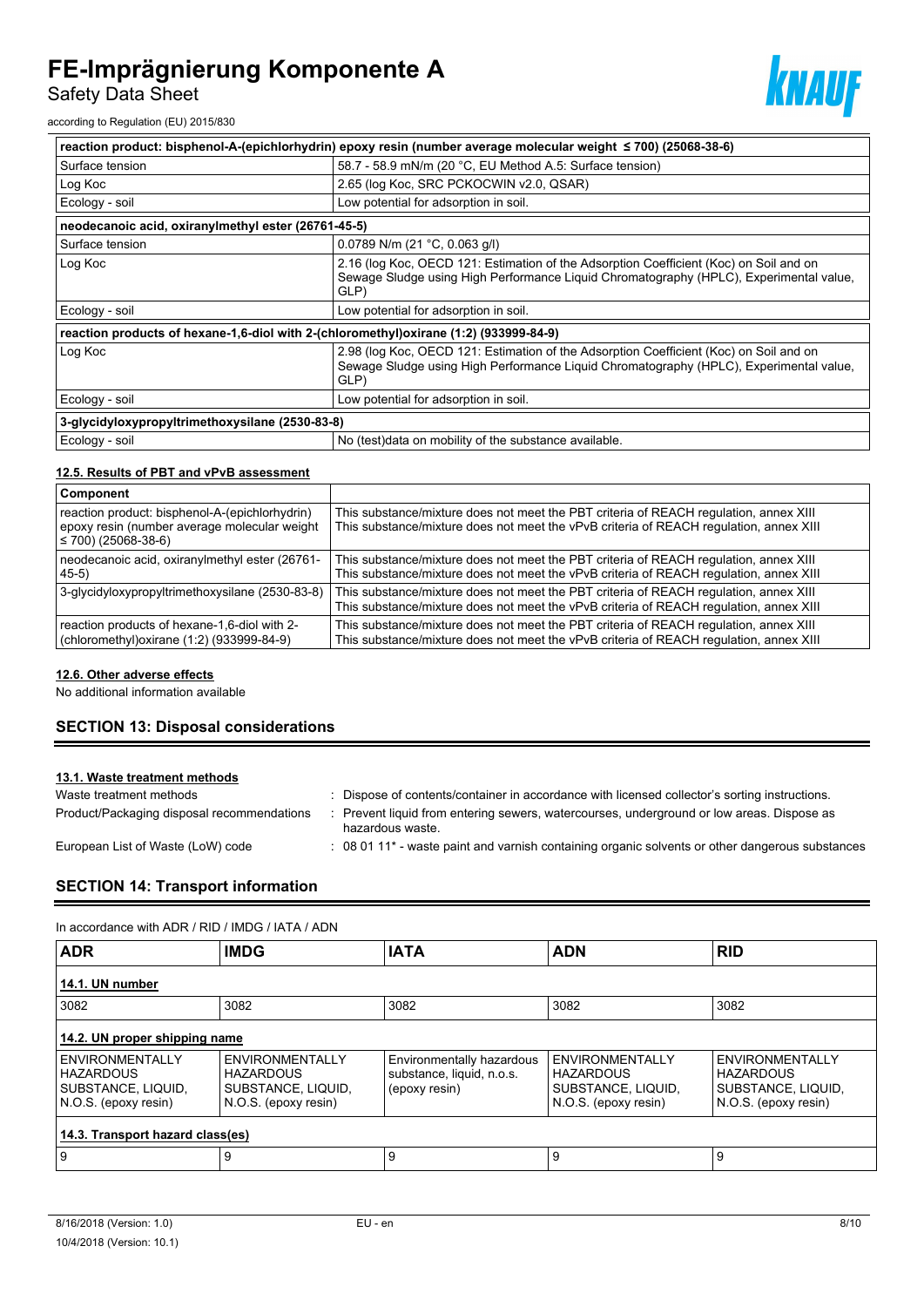Safety Data Sheet

according to Regulation (EU) 2015/830



| 14.4. Packing group                   |                                                                 |                                        |                                       |                                       |  |
|---------------------------------------|-----------------------------------------------------------------|----------------------------------------|---------------------------------------|---------------------------------------|--|
| Ш                                     | Ш                                                               | Ш                                      | Ш                                     | III                                   |  |
| 14.5. Environmental hazards           |                                                                 |                                        |                                       |                                       |  |
| Dangerous for the<br>environment: Yes | Dangerous for the<br>environment : Yes<br>Marine pollutant: Yes | Dangerous for the<br>environment: Yes  | Dangerous for the<br>environment: Yes | Dangerous for the<br>environment: Yes |  |
|                                       |                                                                 | No supplementary information available |                                       |                                       |  |

#### **14.6. Special precautions for user**

| - Overland transport                         |     |                |
|----------------------------------------------|-----|----------------|
| Classification code (ADR)                    |     | M6             |
| Limited quantities (ADR)                     |     | : 51           |
| Excepted quantities (ADR)                    |     | : E1           |
| Transport category (ADR)                     |     | $\therefore$ 3 |
| Tunnel restriction code (ADR)                | t - |                |
| - Transport by sea                           |     |                |
| No data available                            |     |                |
| - Air transport                              |     |                |
| PCA Excepted quantities (IATA)               |     | $·$ F1         |
| PCA limited quantity max net quantity (IATA) | t.  | 30kgG          |
| - Inland waterway transport                  |     |                |
| Classification code (ADN)                    |     | M <sub>6</sub> |
| Limited quantities (ADN)                     |     | : 5 L          |
| Excepted quantities (ADN)                    |     | : E1           |
| - Rail transport                             |     |                |
| Classification code (RID)                    |     | M <sub>6</sub> |
| Excepted quantities (RID)                    |     | : E1           |
| Transport category (RID)                     | ۰,  | 3              |

#### **14.7. Transport in bulk according to Annex II of Marpol and the IBC Code**

Not applicable

# **SECTION 15: Regulatory information**

### **15.1. Safety, health and environmental regulations/legislation specific for the substance or mixture**

#### **15.1.1. EU-Regulations**

Contains no REACH substances with Annex XVII restrictions Contains no substance on the REACH candidate list Contains no REACH Annex XIV substances

VOC content : < 500 g/l

#### **15.1.2. National regulations**

No additional information available

#### **15.2. Chemical safety assessment**

No chemical safety assessment has been carried out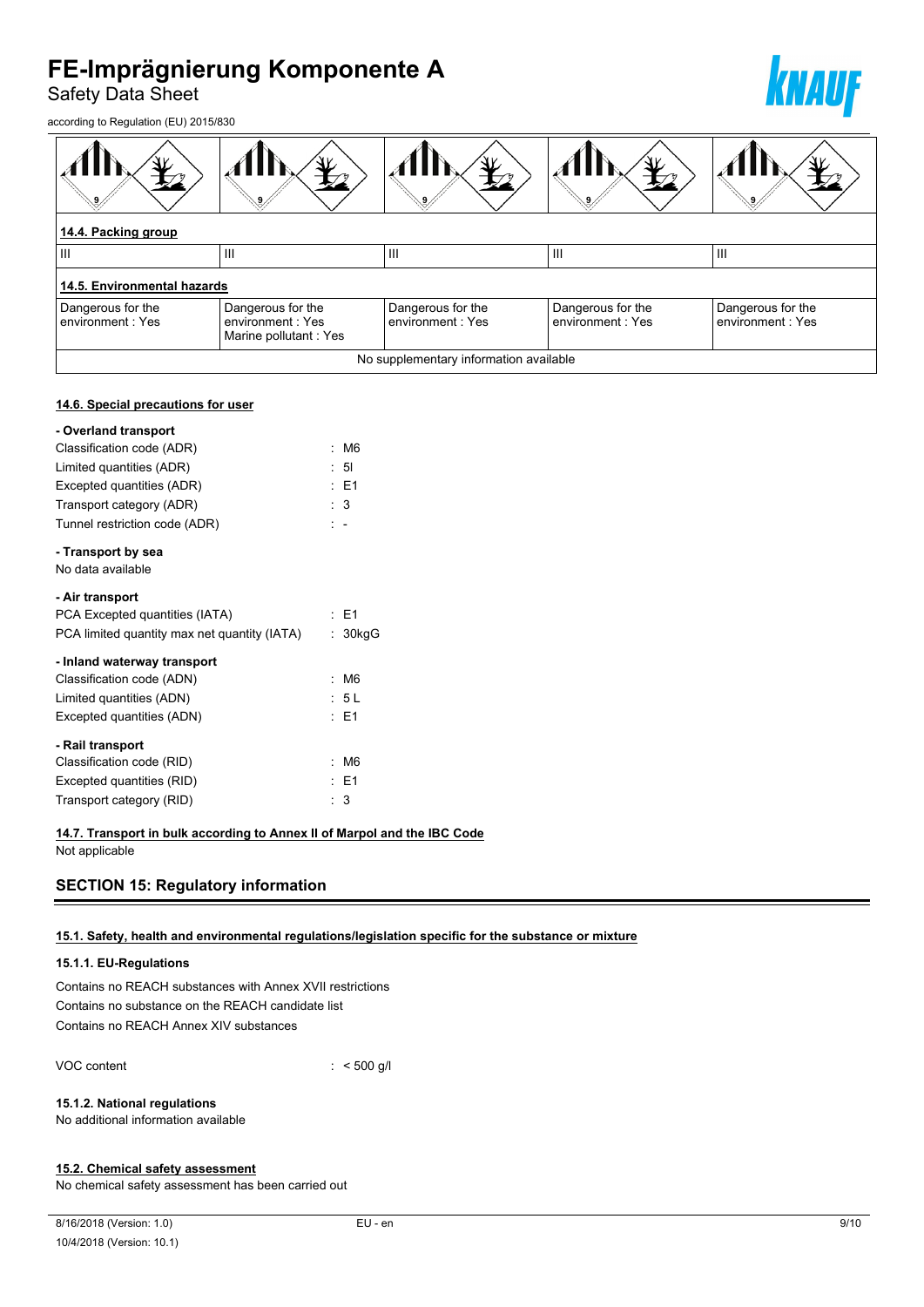Safety Data Sheet



according to Regulation (EU) 2015/830

## **SECTION 16: Other information**

| This safety data sheet replaces the previous version of 8/30/2018. The following changes were made: |                     |          |                 |  |
|-----------------------------------------------------------------------------------------------------|---------------------|----------|-----------------|--|
| Section                                                                                             | <b>Changed item</b> | Change   | <b>Comments</b> |  |
|                                                                                                     | Revision date       | Modified |                 |  |
|                                                                                                     | Supersedes          | Modified |                 |  |
| 15.1                                                                                                |                     | Modified |                 |  |

| Full text of H- and EUH-statements: |                                                                   |
|-------------------------------------|-------------------------------------------------------------------|
| Aquatic Chronic 2                   | Hazardous to the aquatic environment - Chronic Hazard, Category 2 |
| Aquatic Chronic 3                   | Hazardous to the aquatic environment - Chronic Hazard, Category 3 |
| Eye Dam. 1                          | Serious eye damage/eye irritation, Category 1                     |
| Eye Irrit. 2                        | Serious eye damage/eye irritation, Category 2                     |
| Muta, 2                             | Germ cell mutagenicity, Category 2                                |
| Skin Irrit. 2                       | Skin corrosion/irritation, Category 2                             |
| Skin Sens. 1                        | Skin sensitisation, Category 1                                    |
| H315                                | Causes skin irritation.                                           |
| H317                                | May cause an allergic skin reaction.                              |
| H318                                | Causes serious eye damage.                                        |
| H319                                | Causes serious eye irritation.                                    |
| H341                                | Suspected of causing genetic defects.                             |
| H411                                | Toxic to aquatic life with long lasting effects.                  |
| H412                                | Harmful to aquatic life with long lasting effects.                |
| <b>EUH205</b>                       | Contains epoxy constituents. May produce an allergic reaction.    |

Other information **Other information** : Technical information service (see point 1):

A call to Knauf Direkt will be charged at 0.39 € per minute. Callers, the telephone numbers of whom are not saved in the Knauf Gips KG address database, e.g. private property owners or noncustomers, will pay 1.69 € per minute from the German network. Callers using mobile telephones will be charged according to the network provider and tariff.

This information is based on our current knowledge and is intended to describe the product for the purposes of health, safety and environmental requirements only. It should not therefore be<br>construed as guaranteeing any sp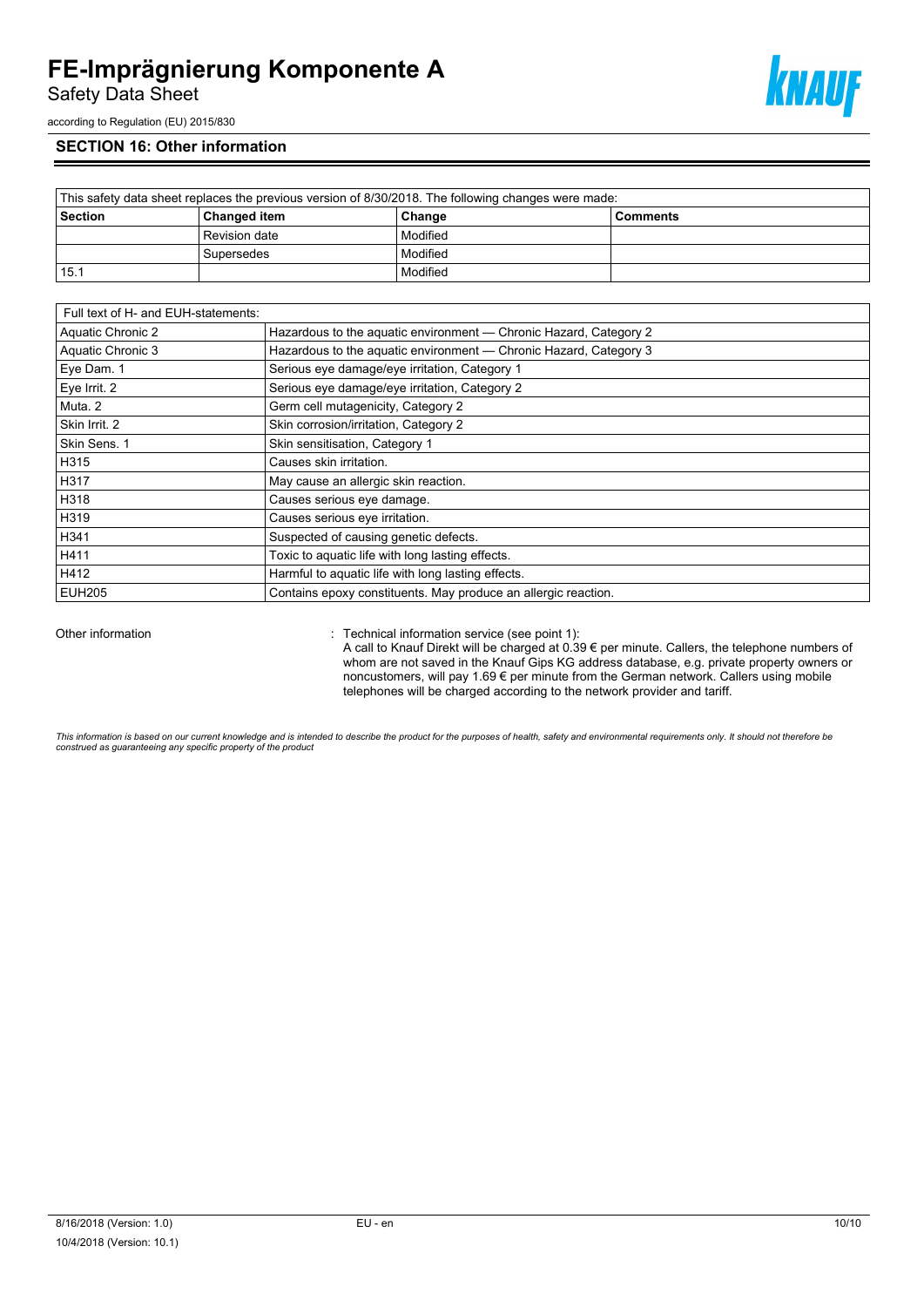according to Regulation (EU) 2015/830 Date of issue: 8/16/2018 Revision date: 10/4/2018 Version: 10.1



# **SECTION 1: Identification of the substance/mixture and of the company/undertaking**

#### **1.1. Product identifier**

| Product form | : Mixture                       |
|--------------|---------------------------------|
| Product name | : FE-Imprägnierung Komponente B |
|              |                                 |

#### **1.2. Relevant identified uses of the substance or mixture and uses advised against**

# **1.2.1. Relevant identified uses**

| Main use category            |  |
|------------------------------|--|
| Use of the substance/mixture |  |
| Use of the substance/mixture |  |

- : Professional use
- : For professional users only
- : Two-pack reactive performance coatings for specific end use such as floors Impregnation agents

**Technical information**

[knauf-direkt@knauf.de](mailto:knauf-direkt@knauf.de)

Technischer Auskunft-Service Trockenbau und Boden

T +49 (0)9001/31-1000 (siehe Abschnitt 16)

#### **1.2.2. Uses advised against**

No additional information available

#### **1.3. Details of the supplier of the safety data sheet**

**Manufacturer** Knauf Gips KG Am Bahnhof 7 97346 Iphofen - Deutschland T +49 932331-0 - F +49 932331-277 [zentrale@knauf.de](mailto:zentrale@knauf.de) - <www.knauf.de> E-mail address of competent person responsible for the SDS : [sds](mailto:sds-info@knauf.de)[info@knauf.de](mailto:sds-info@knauf.de)

#### **1.4. Emergency telephone number**

No additional information available

### **SECTION 2: Hazards identification**

#### **2.1. Classification of the substance or mixture**

#### **Classification according to Regulation (EC) No. 1272/2008 [CLP]**

| Acute Tox. 4 (Oral) | H302              |
|---------------------|-------------------|
| Skin Corr. 1B       | H <sub>3</sub> 14 |
| Skin Sens. 1        | H <sub>3</sub> 17 |
| Aquatic Chronic 2   | H411              |
|                     |                   |

Full text of hazard classes and H-statements : see section 16

# **Adverse physicochemical, human health and environmental effects**

Harmful if swallowed. Causes severe skin burns and eye damage. May cause an allergic skin reaction. Toxic to aquatic life with long lasting effects.

# **2.2. Label elements**

**Labelling according to Regulation (EC) No. 1272/2008 [CLP] Extra labelling to displayExtra classification(s) to display**

Hazard pictograms (CLP) :

| <br><br>€ |       |       |
|-----------|-------|-------|
| GHS05     | GHS07 | GHS09 |

|                         | $\sim$                         | $\cdots$ | 1.1.1.1.7                                                                                                                                                           |
|-------------------------|--------------------------------|----------|---------------------------------------------------------------------------------------------------------------------------------------------------------------------|
| Signal word (CLP)       | Danger                         |          |                                                                                                                                                                     |
| Hazardous ingredients   | trimethylcyclohexylamine       |          | : Phenol, styrenated; propylidynetrimethanol, propoxylated, reaction products with ammonia;<br>1,3-bis(aminomethyl)benzene, m-xylylenediamine; 3-aminomethyl-3,5,5- |
| Hazard statements (CLP) | : H302 - Harmful if swallowed. |          |                                                                                                                                                                     |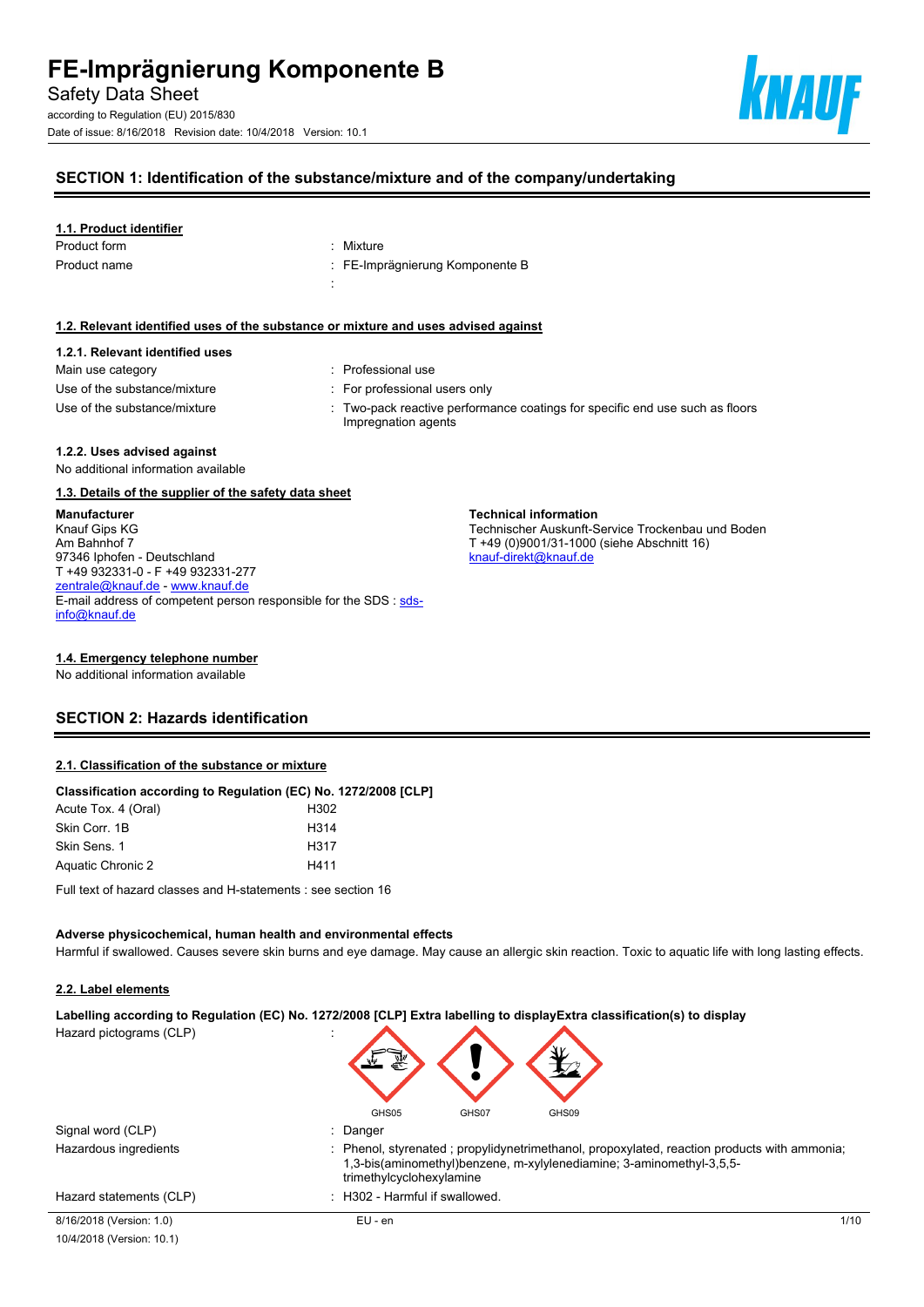Safety Data Sheet

according to Regulation (EU) 2015/830



|                                | H314 - Causes severe skin burns and eye damage.<br>H317 - May cause an allergic skin reaction.<br>H411 - Toxic to aquatic life with long lasting effects.                                                                                                                                                                                                                                                                                                                                                                                                  |
|--------------------------------|------------------------------------------------------------------------------------------------------------------------------------------------------------------------------------------------------------------------------------------------------------------------------------------------------------------------------------------------------------------------------------------------------------------------------------------------------------------------------------------------------------------------------------------------------------|
| Precautionary statements (CLP) | : P260 - Do not breathe vapours.<br>P273 - Avoid release to the environment.<br>P280 - Wear protective gloves, eye protection, protective clothing.<br>P301+P330+P331 - IF SWALLOWED: Rinse mouth. Do NOT induce vomiting<br>P303+P361+P353 - IF ON SKIN (or hair): Take off immediately all contaminated clothing.<br>Rinse skin with water<br>P305+P351+P338 - IF IN EYES: Rinse cautiously with water for several minutes. Remove<br>contact lenses, if present and easy to do. Continue rinsing.<br>P310 - Immediately call a POISON CENTER or doctor. |
| EUH-statements                 | : EUH071 - Corrosive to the respiratory tract.                                                                                                                                                                                                                                                                                                                                                                                                                                                                                                             |
| Extra phrases                  | : For professional users only<br>MAXIMUM VOC CONTENT LIMIT VALUES FOR PAINTS AND VARNISHES. Product<br>Subcategory: i (Type: SB): 500 g/l<br>VOC content: $<$ 500 g/l                                                                                                                                                                                                                                                                                                                                                                                      |

#### **2.3. Other hazards**

No additional information available

# **SECTION 3: Composition/information on ingredients**

#### **3.1. Substances**

Not applicable

#### **3.2. Mixtures**

| <b>Name</b>                                                             | <b>Product identifier</b>                                                                               | %          | <b>Classification according to</b><br><b>Regulation (EC) No.</b><br>1272/2008 [CLP]                                                                       |
|-------------------------------------------------------------------------|---------------------------------------------------------------------------------------------------------|------------|-----------------------------------------------------------------------------------------------------------------------------------------------------------|
| Phenol, styrenated                                                      | (CAS-No.) 61788-44-1<br>(EC-No.) 262-975-0<br>(REACH-no) 01-2119980970-27                               | $40 - 545$ | Skin Irrit. 2. H315<br>Skin Sens. 1, H317<br>Aquatic Chronic 2, H411                                                                                      |
| propylidynetrimethanol, propoxylated, reaction products with<br>ammonia | (CAS-No.) 39423-51-3<br>(EC-No.) 500-105-6<br>(REACH-no) 01-2119556886-20                               | $30 - 35$  | Acute Tox. 4 (Oral), H302<br>Acute Tox. 4 (Dermal), H312<br>Eye Dam. 1, H318<br>Aquatic Chronic 2, H411                                                   |
| 1,3-bis(aminomethyl)benzene, m-xylylenediamine                          | (CAS-No.) 1477-55-0<br>(EC-No.) 216-032-5<br>(REACH-no) 01-2119480150-50                                | $15 - 20$  | Acute Tox. 4 (Oral), H302<br>Acute Tox. 4 (Inhalation), H332<br>Skin Corr. 1B. H314<br>Eye Dam. 1, H318<br>Skin Sens. 1B. H317<br>Aquatic Chronic 3, H412 |
| 3-aminomethyl-3,5,5-trimethylcyclohexylamine                            | (CAS-No.) 2855-13-2<br>(EC-No.) 220-666-8<br>(EC Index-No.) 612-067-00-9<br>(REACH-no) 01-2119514687-32 | $10 - 15$  | Acute Tox. 4 (Oral), H302<br>Acute Tox. 4 (Dermal), H312<br>Skin Corr. 1B, H314<br>Eye Dam. 1, H318<br>Skin Sens. 1, H317<br>Aquatic Chronic 3, H412      |

Full text of H-statements: see section 16

# **SECTION 4: First aid measures**

| 4.1. Description of first aid measures |                                                                                                                                                                                                                 |      |  |
|----------------------------------------|-----------------------------------------------------------------------------------------------------------------------------------------------------------------------------------------------------------------|------|--|
| First-aid measures general             | Move the affected person away from the contaminated area. If you feel unwell, seek medical<br>advice (show the label where possible).                                                                           |      |  |
| First-aid measures after inhalation    | : In case of accident by inhalation : remove casualty to fresh air and keep at rest. When in doubt<br>or if symptoms are observed, get medical advice.                                                          |      |  |
| First-aid measures after skin contact  | . After contact with skin, wash immediately and thoroughly with polyethylene glycol, followed by<br>plenty of water. Take off contaminated clothing and wash it before reuse. IN ALL CASES<br>CONSULT A DOCTOR! |      |  |
| First-aid measures after eye contact   | : Immediately rinse with water for a prolonged period while holding the eyelids wide open.<br>Contact ophthalmologist immediately.                                                                              |      |  |
| 8/16/2018 (Version: 1.0)               | $EU - en$                                                                                                                                                                                                       | 2/10 |  |
| 10/4/2018 (Version: 10.1)              |                                                                                                                                                                                                                 |      |  |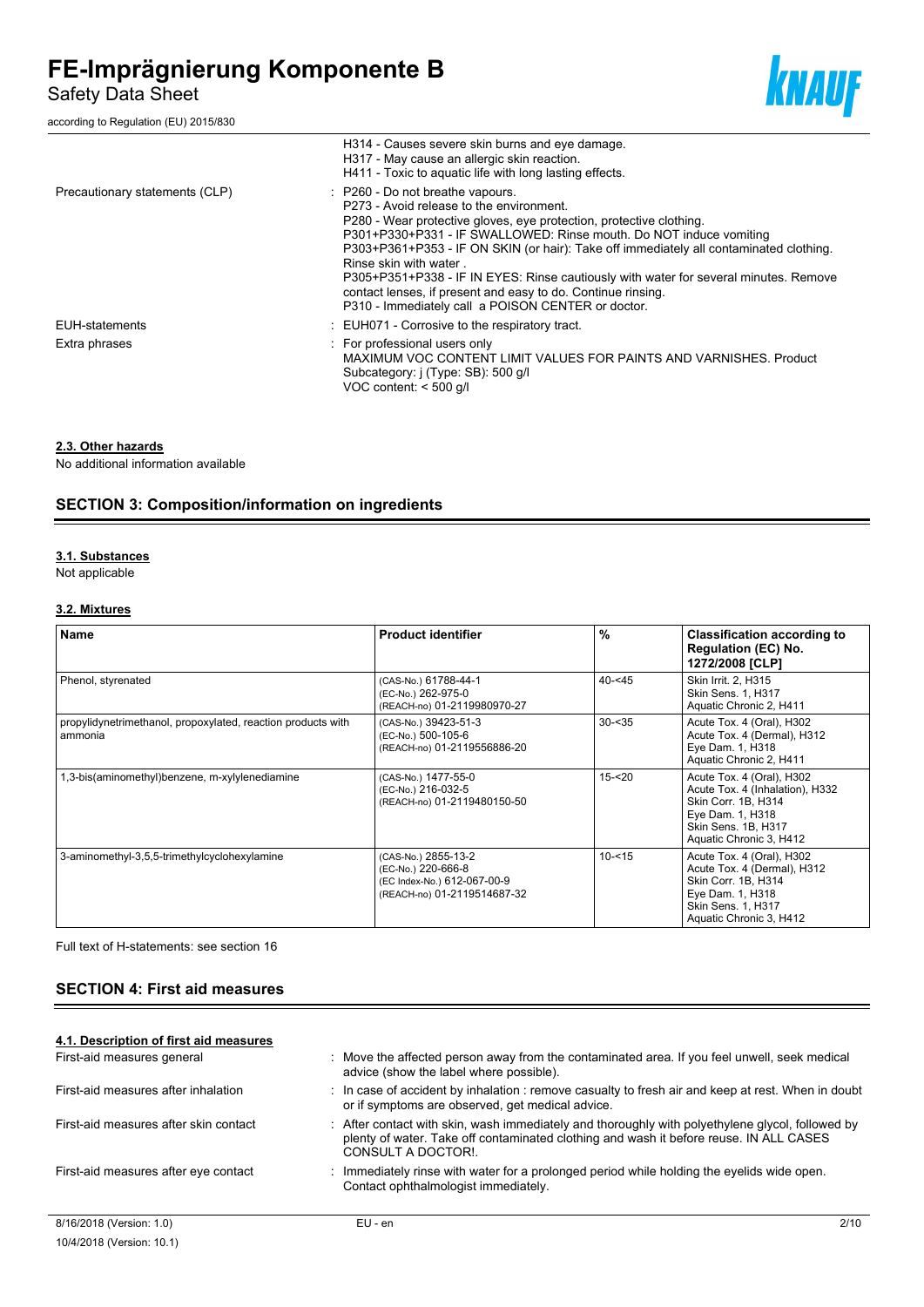Safety Data Sheet



| Salety Data Sheet                                                               | ШШ                                                                                                                                                                                                             |
|---------------------------------------------------------------------------------|----------------------------------------------------------------------------------------------------------------------------------------------------------------------------------------------------------------|
| according to Regulation (EU) 2015/830                                           |                                                                                                                                                                                                                |
| First-aid measures after ingestion                                              | : Drink plenty of water. Rinse mouth out with water. Do NOT induce vomiting. Potential adverse<br>human health effects and symptoms. Gastric perforation. immediate medical attention.                         |
| 4.2. Most important symptoms and effects, both acute and delayed                |                                                                                                                                                                                                                |
| Symptoms/effects after skin contact                                             | : Burns. May cause an allergic skin reaction.                                                                                                                                                                  |
| Symptoms/effects after eye contact                                              | : Serious damage to eyes.                                                                                                                                                                                      |
| Symptoms/effects after ingestion                                                | : Burns.                                                                                                                                                                                                       |
| 4.3. Indication of any immediate medical attention and special treatment needed |                                                                                                                                                                                                                |
| Treat symptomatically.                                                          |                                                                                                                                                                                                                |
| <b>SECTION 5: Firefighting measures</b>                                         |                                                                                                                                                                                                                |
|                                                                                 |                                                                                                                                                                                                                |
| 5.1. Extinguishing media                                                        |                                                                                                                                                                                                                |
| Suitable extinguishing media                                                    | : Carbon dioxide. Foam. extinguishing powder.                                                                                                                                                                  |
| Unsuitable extinguishing media                                                  | : high volume water jet.                                                                                                                                                                                       |
| 5.2. Special hazards arising from the substance or mixture                      |                                                                                                                                                                                                                |
| Fire hazard                                                                     | : Not flammable.                                                                                                                                                                                               |
| Hazardous decomposition products in case of<br>fire                             | : Toxic fumes may be released.                                                                                                                                                                                 |
| 5.3. Advice for firefighters                                                    |                                                                                                                                                                                                                |
| Protection during firefighting                                                  | : Do not attempt to take action without suitable protective equipment. Self-contained breathing<br>apparatus. Complete protective clothing.                                                                    |
| Other information                                                               | Use self-contained breathing apparatus and chemically protective clothing. Full suit. Use water<br>spray to disperse the vapours. Do not allow run-off from fire fighting to enter drains or water<br>courses. |
| <b>SECTION 6: Accidental release measures</b>                                   |                                                                                                                                                                                                                |
|                                                                                 |                                                                                                                                                                                                                |
| 6.1. Personal precautions, protective equipment and emergency procedures        |                                                                                                                                                                                                                |
| General measures                                                                | : Ensure adequate air ventilation. Do not breathe gas/fumes/vapour/spray. Avoid contact with<br>skin, eyes and clothing. Wear personal protective equipment.                                                   |
| 6.1.1. For non-emergency personnel                                              |                                                                                                                                                                                                                |
| <b>Emergency procedures</b>                                                     | : Ventilate spillage area. Avoid contact with skin and eyes. Do not breathe<br>dust/fume/gas/mist/vapours/spray.                                                                                               |
| 6.1.2. For emergency responders                                                 |                                                                                                                                                                                                                |
| Protective equipment                                                            | : Do not attempt to take action without suitable protective equipment. For further information<br>refer to section 8: "Exposure controls/personal protection".                                                 |

# **6.2. Environmental precautions**

**Prevent entry to sewers and public waters.** 

| 6.3. Methods and material for containment and cleaning up<br>For containment | Collect spillage.                                                                                            |
|------------------------------------------------------------------------------|--------------------------------------------------------------------------------------------------------------|
| Methods for cleaning up                                                      | : Absorb with liquid-binding material (e.g. sand, diatomaceous earth, acid- or universal binding<br>agents). |
| Other information                                                            | : Dispose of materials or solid residues at an authorized site.                                              |
| 6.4. Reference to other sections                                             |                                                                                                              |

For further information refer to section 13.

# **SECTION 7: Handling and storage**

# **7.1. Precautions for safe handling**

Precautions for safe handling : Wear personal protective equipment. Do not breathe gas/fumes/vapour/spray.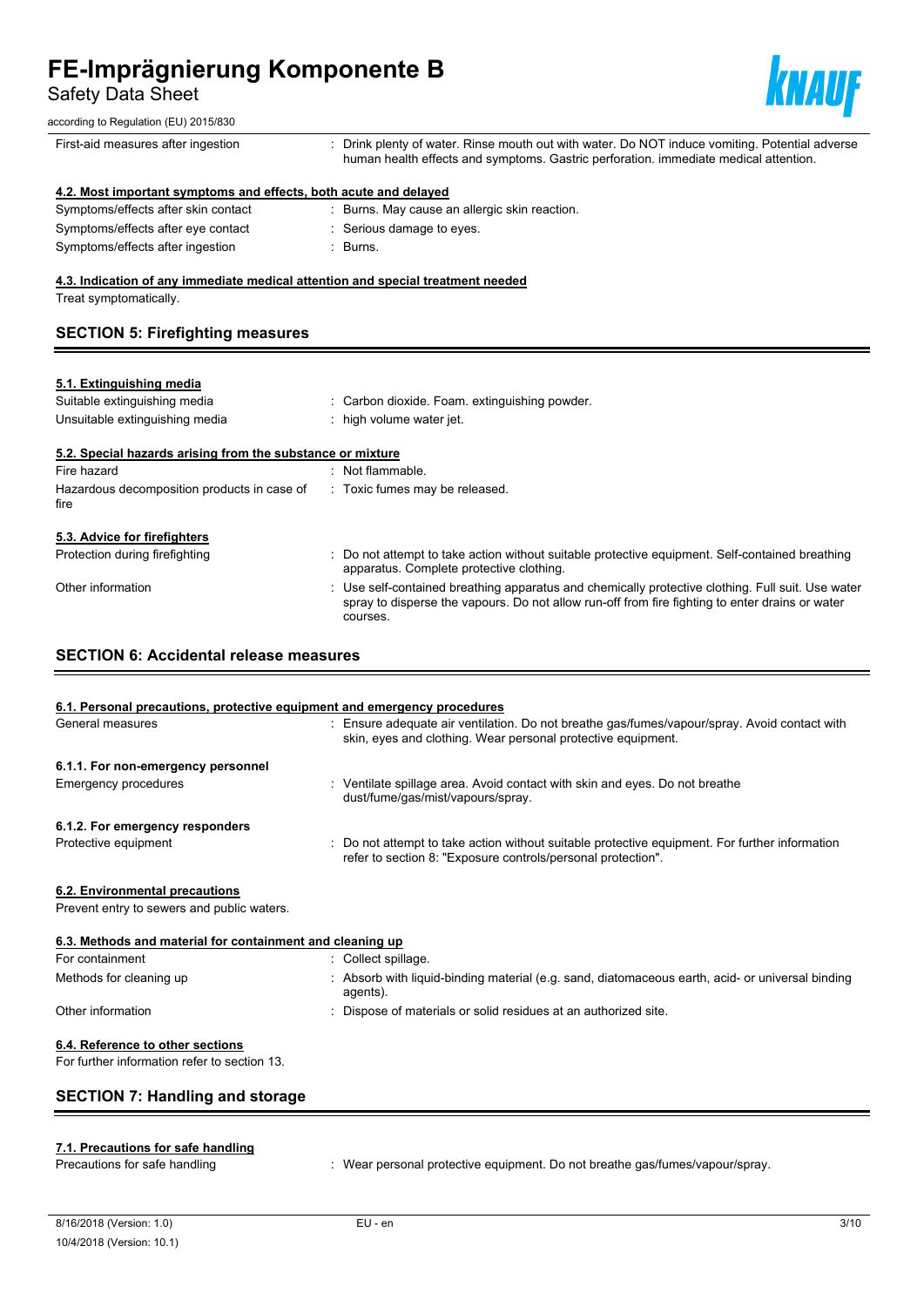Safety Data Sheet

according to Regulation (EU) 2015/830



| Hygiene measures                                                  | : Wash contaminated clothing before reuse. Contaminated work clothing should not be allowed<br>out of the workplace. Do not eat, drink or smoke when using this product. Always wash hands<br>after handling the product. |
|-------------------------------------------------------------------|---------------------------------------------------------------------------------------------------------------------------------------------------------------------------------------------------------------------------|
| 7.2. Conditions for safe storage, including any incompatibilities |                                                                                                                                                                                                                           |
| Storage conditions                                                | : Keep container tightly closed. Store in a place accessible by authorised persons only. Use<br>appropriate ventilation. Keep in original containers. Store in a dry place.                                               |
| Storage temperature                                               | $\pm$ 5 - 35 °C $\pm$                                                                                                                                                                                                     |
| 7.3. Specific end use(s)<br>No additional information available   |                                                                                                                                                                                                                           |

# **SECTION 8: Exposure controls/personal protection**

#### **8.1. Control parameters**

No additional information available

#### **8.2. Exposure controls**

#### **Appropriate engineering controls:**

If local exhaust ventilation is not possible or not sufficient, the entire working area must be ventilated by technical means. Do not breathe gas/fumes/vapour/spray.

| Hand protection:                                                                                  |                                                                                                                                       |                       |                |                    |                                                                                                                                                 |
|---------------------------------------------------------------------------------------------------|---------------------------------------------------------------------------------------------------------------------------------------|-----------------------|----------------|--------------------|-------------------------------------------------------------------------------------------------------------------------------------------------|
|                                                                                                   | features, which differ for each manufacturer. Gloves must be replaced after each use and whenever signs of wear or perforation appear |                       |                |                    | Impermeable protective gloves. Choosing the proper glove is a decision that depends not only on the type of material, but also on other quality |
| <b>Type</b>                                                                                       | <b>Material</b>                                                                                                                       | <b>Permeation</b>     | Thickness (mm) | <b>Penetration</b> | <b>Standard</b>                                                                                                                                 |
| Short term exposure                                                                               | Nitrile rubber (NBR),<br>Butyl rubber                                                                                                 | $1$ ( $> 10$ minutes) | 0,4            |                    | <b>EN 374</b>                                                                                                                                   |
| Repeated contact                                                                                  | Viton                                                                                                                                 | $2$ ( $>$ 30 minutes) | 0,4            |                    | <b>EN 374</b>                                                                                                                                   |
| Eye protection:                                                                                   |                                                                                                                                       |                       |                |                    |                                                                                                                                                 |
| Protective goggles                                                                                |                                                                                                                                       |                       |                |                    |                                                                                                                                                 |
| Skin and body protection:                                                                         |                                                                                                                                       |                       |                |                    |                                                                                                                                                 |
|                                                                                                   | safety foot-wear. Rubber apron, boots. Long sleeved protective clothing                                                               |                       |                |                    |                                                                                                                                                 |
| <b>Type</b><br><b>Standard</b>                                                                    |                                                                                                                                       |                       |                |                    |                                                                                                                                                 |
| Safety shoes, Boots                                                                               |                                                                                                                                       |                       | EN 14605       |                    |                                                                                                                                                 |
| safety foot-wear                                                                                  |                                                                                                                                       |                       | EN ISO 20345   |                    |                                                                                                                                                 |
| <b>Respiratory protection:</b>                                                                    |                                                                                                                                       |                       |                |                    |                                                                                                                                                 |
| In case of inadequate ventilation wear respiratory protection. Approved organic vapour respirator |                                                                                                                                       |                       |                |                    |                                                                                                                                                 |
| <b>Device</b><br><b>Filter type</b>                                                               |                                                                                                                                       | Condition             |                | <b>Standard</b>    |                                                                                                                                                 |
| Type A - High-boiling (>65 °C)<br>Breathing apparatus with filter<br>organic compounds            |                                                                                                                                       | Vapour protection     |                | EN 14387           |                                                                                                                                                 |
|                                                                                                   |                                                                                                                                       |                       |                |                    |                                                                                                                                                 |

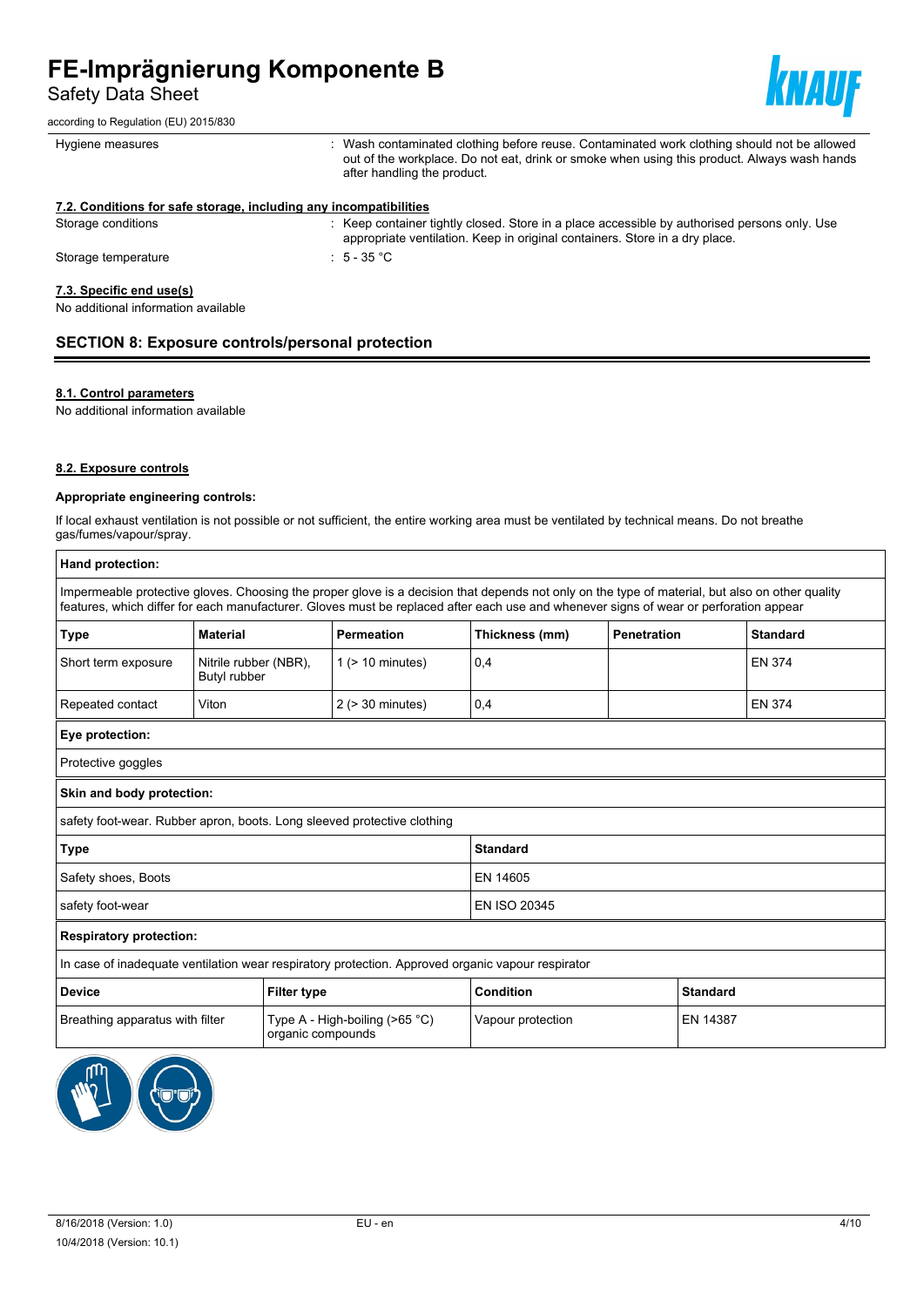Safety Data Sheet

according to Regulation (EU) 2015/830

#### **Environmental exposure controls:**

Avoid release to the environment.

#### **Other information:**

Do not drink, eat or smoke in the workplace. Always wash hands and face immediately after handling this product, and once again before leaving the workplace. Take off immediately all contaminated clothing.

#### **SECTION 9: Physical and chemical properties**

#### **9.1. Information on basic physical and chemical properties**

| Physical state                             | Liquid                                        |
|--------------------------------------------|-----------------------------------------------|
| Appearance                                 | Liquid.                                       |
| Colour                                     | amber.                                        |
| Odour                                      | Amine-like.                                   |
| Odour threshold                            | No data available                             |
| рH                                         | No data available                             |
| Relative evaporation rate (butylacetate=1) | No data available                             |
| Melting point                              | Not applicable                                |
| Freezing point                             | No data available                             |
| <b>Boiling point</b>                       | No data available                             |
| Flash point                                | 112 °C                                        |
| Auto-ignition temperature                  | No data available                             |
| Decomposition temperature                  | No data available                             |
| Flammability (solid, gas)                  | Not applicable                                |
| Vapour pressure                            | No data available                             |
| Relative vapour density at 20 °C           | No data available                             |
| Relative density                           | No data available                             |
| Density                                    | $\approx$ 1.03 g/cm <sup>3</sup> (ISO 2811-2) |
| Solubility                                 | No data available                             |
| Log Pow                                    | No data available                             |
| Viscosity, kinematic                       | No data available                             |
| Viscosity, dynamic                         | 400 - 600 mPa.s (ISO 2884-1)                  |
| <b>Explosive properties</b>                | No data available                             |
| Oxidising properties                       | No data available                             |
| <b>Explosive limits</b>                    | No data available                             |
| 9.2. Other information                     |                                               |
| VOC content                                | $< 500$ q/l                                   |

#### **SECTION 10: Stability and reactivity**

#### **10.1. Reactivity**

The product is non-reactive under normal conditions of use, storage and transport.

#### **10.2. Chemical stability**

The product is stable at normal handling and storage conditions.

#### **10.3. Possibility of hazardous reactions**

None under normal use.

#### **10.4. Conditions to avoid**

None under recommended storage and handling conditions (see section 7).

#### **10.5. Incompatible materials**

Oxidizing agent. Acids.

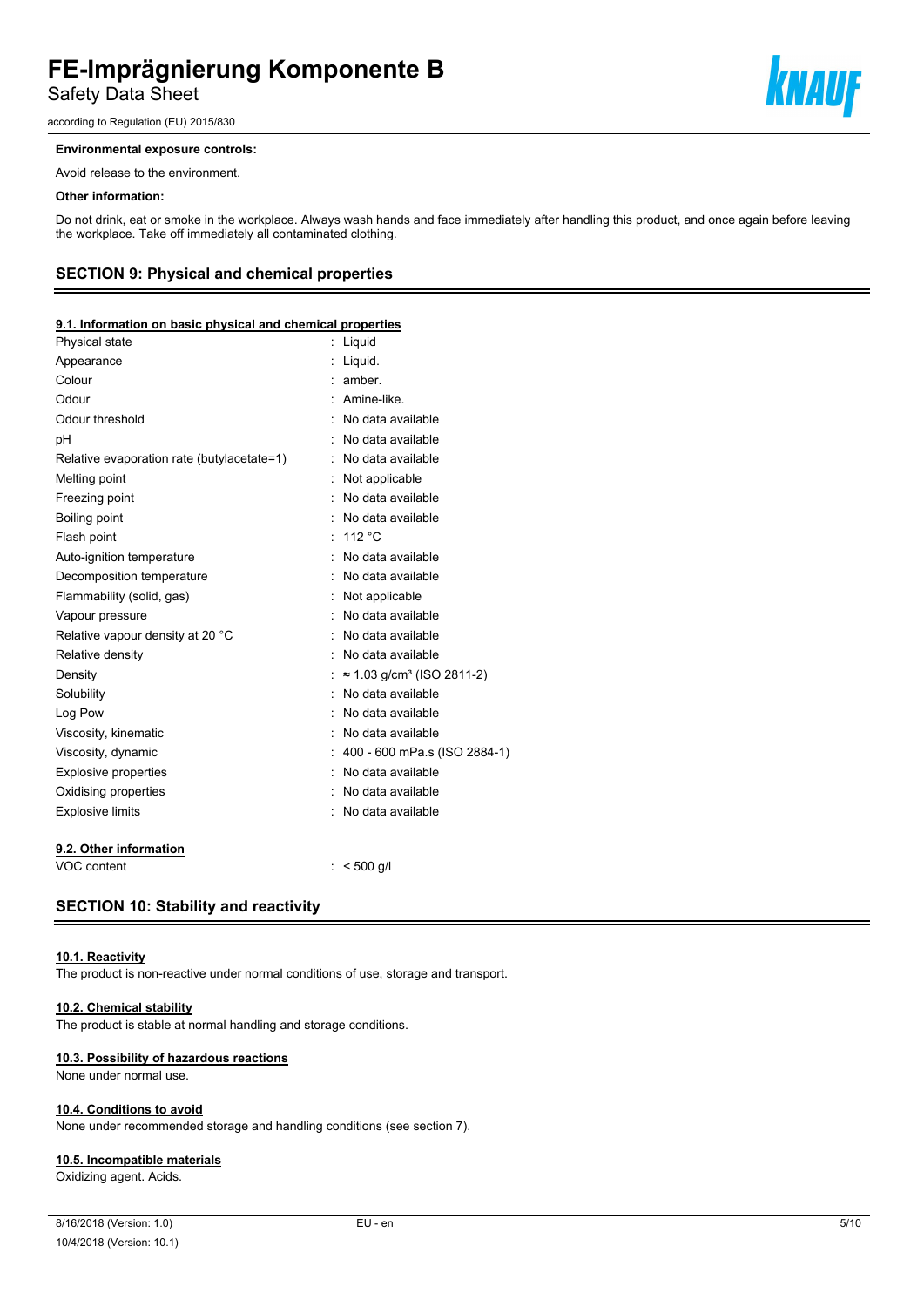Safety Data Sheet

according to Regulation (EU) 2015/830

### **10.6. Hazardous decomposition products**

No hazardous decomposition products known.

# **SECTION 11: Toxicological information**

| 11.1. Information on toxicological effects                 |                                                                                                                                  |
|------------------------------------------------------------|----------------------------------------------------------------------------------------------------------------------------------|
| Acute toxicity (oral)                                      | Oral: Harmful if swallowed.                                                                                                      |
| Acute toxicity (dermal)                                    | Not classified                                                                                                                   |
| Acute toxicity (inhalation)                                | Not classified                                                                                                                   |
| ATE CLP (oral)                                             | 500 mg/kg bodyweight                                                                                                             |
|                                                            | propylidynetrimethanol, propoxylated, reaction products with ammonia (39423-51-3)                                                |
| LD50 oral rat                                              | 550 mg/kg (Rat)                                                                                                                  |
| LD50 dermal rabbit                                         | 401 mg/kg (Rabbit)                                                                                                               |
| 1,3-bis(aminomethyl)benzene, m-xylylenediamine (1477-55-0) |                                                                                                                                  |
| LD50 oral rat                                              | 930 mg/kg bodyweight OECD 401                                                                                                    |
| LD50 dermal rat                                            | > 3100 mg/kg bodyweight (24 h, Rat, Male/female, Experimental value, Dermal)                                                     |
| LD50 dermal rabbit                                         | 2000 mg/kg (Rabbit)                                                                                                              |
| LC50 inhalation rat (mg/l)                                 | 1.34 mg/l (OECD 403: Acute Inhalation Toxicity, 4 h, Rat, Male/female, Experimental value,<br>Inhalation (aerosol))              |
| 3-aminomethyl-3,5,5-trimethylcyclohexylamine (2855-13-2)   |                                                                                                                                  |
| LD50 oral rat                                              | 1030 mg/kg (Equivalent or similar to OECD 401, Rat, Male, Experimental value, Oral, 14 day(s))                                   |
| LD50 dermal rat                                            | > 2000 mg/kg bodyweight (OECD 402: Acute Dermal Toxicity, 24 h, Rat, Male/female,<br>Experimental value, Dermal, 14 day(s))      |
| LC50 inhalation rat (mg/l)                                 | > 5.01 mg/l (OECD 403: Acute Inhalation Toxicity, 4 h, Rat, Male/female, Experimental value,<br>Inhalation (aerosol), 14 day(s)) |
| Skin corrosion/irritation                                  | Causes severe skin burns and eye damage.                                                                                         |
| Serious eye damage/irritation                              | Serious eye damage, category 1, implicit                                                                                         |
| Respiratory or skin sensitisation                          | May cause an allergic skin reaction.                                                                                             |
| Germ cell mutagenicity                                     | Not classified                                                                                                                   |
| Carcinogenicity                                            | Not classified                                                                                                                   |
| Reproductive toxicity                                      | Not classified                                                                                                                   |
| STOT-single exposure                                       | Not classified                                                                                                                   |
| STOT-repeated exposure                                     | Not classified                                                                                                                   |
| Aspiration hazard                                          | Not classified                                                                                                                   |

# **SECTION 12: Ecological information**

| 12.1. Toxicity                                                                    |                                                          |
|-----------------------------------------------------------------------------------|----------------------------------------------------------|
| Ecology - general                                                                 | : Toxic to aquatic life with long lasting effects.       |
| Acute aguatic toxicity                                                            | Not classified<br>۰.                                     |
| Chronic aquatic toxicity                                                          | Toxic to aquatic life with long lasting effects.<br>÷.   |
| Phenol, styrenated (61788-44-1)                                                   |                                                          |
| EC50 Daphnia 1                                                                    | > 0.249 mg/l (48 h, Daphnia sp., Literature study)       |
| EC50 72h algae (1)                                                                | 0.326 mg/l (Algae, Literature study)                     |
| Threshold limit algae 1                                                           | 0.326 mg/l (EC50; 72 h; Algae)                           |
| Threshold limit algae 2                                                           | 0.14 mg/l (NOEC; 72 h; Algae)                            |
| propylidynetrimethanol, propoxylated, reaction products with ammonia (39423-51-3) |                                                          |
| EC50 Daphnia 1                                                                    | 13 mg/l 48 h; Daphnia magna (OECD 202)                   |
| ErC50 (algae)                                                                     | 4.4 mg/l 72 h; Pseudokirchnerella subcapitata (OECd 201) |

knauf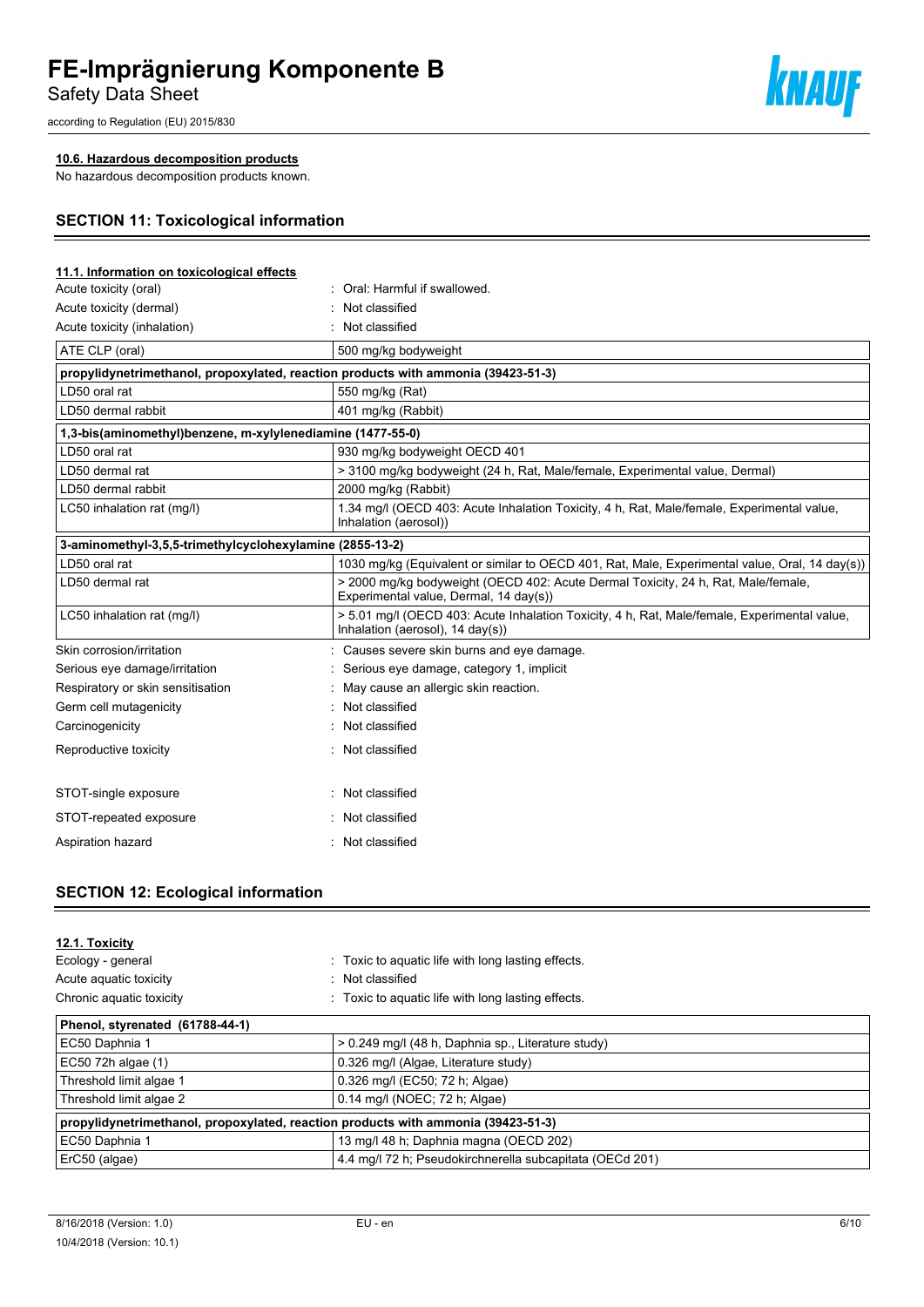Safety Data Sheet

according to Regulation (EU) 2015/830

| 1,3-bis(aminomethyl)benzene, m-xylylenediamine (1477-55-0) |                                                                                                                                     |  |
|------------------------------------------------------------|-------------------------------------------------------------------------------------------------------------------------------------|--|
| LC50 fish 1                                                | 87.6 mg/l (OECD 203: Fish, Acute Toxicity Test, 96 h, Oryzias latipes, Semi-static system,<br>Fresh water, Experimental value, GLP) |  |
| $LC50$ fish 2                                              | > 100 mg/l (LC50; 96 h)                                                                                                             |  |
| EC50 Daphnia 1                                             | 16 mg/l 48 h; Daphnia magna (OECD 202)                                                                                              |  |
| ErC50 (algae)                                              | 20.3 mg/l 72 h; Pseudokirchnerella subcapitata (OECD 201)                                                                           |  |
| 3-aminomethyl-3,5,5-trimethylcyclohexylamine (2855-13-2)   |                                                                                                                                     |  |
| LC50 fish 1                                                | 110 mg/l (EU Method C.1, 96 h, Leuciscus idus, Semi-static system, Fresh water, Experimental<br>value, GLP)                         |  |
| EC50 Daphnia 1                                             | 23 mg/l 48 h; Daphnia magna (OECD 202)                                                                                              |  |
| EC50 72h algae (1)                                         | 37 mg/l (EU Method C.3, Desmodesmus subspicatus, Static system, Fresh water, Experimental<br>value, GLP)                            |  |
| ErC50 (algae)                                              | 37 mg/l 72 h; Desmodesmus subspicatus                                                                                               |  |

#### **12.2. Persistence and degradability**

| Phenol, styrenated (61788-44-1)                                                                                   |  |  |  |
|-------------------------------------------------------------------------------------------------------------------|--|--|--|
| Persistence and degradability<br>Biodegradability in soil: no data available. Not readily biodegradable in water. |  |  |  |
| propylidynetrimethanol, propoxylated, reaction products with ammonia (39423-51-3)                                 |  |  |  |
| Biodegradability in water: no data available.<br>Persistence and degradability                                    |  |  |  |
| 1,3-bis(aminomethyl)benzene, m-xylylenediamine (1477-55-0)                                                        |  |  |  |
| Not readily biodegradable in water.<br>Persistence and degradability                                              |  |  |  |
| 3-aminomethyl-3,5,5-trimethylcyclohexylamine (2855-13-2)                                                          |  |  |  |
| Persistence and degradability<br>Not readily biodegradable in water.                                              |  |  |  |

# **12.3. Bioaccumulative potential**

| Phenol, styrenated (61788-44-1)                                                   |                                                                                                                     |  |
|-----------------------------------------------------------------------------------|---------------------------------------------------------------------------------------------------------------------|--|
| Log Pow                                                                           | 6.24 - 7.77 (Experimental value, OECD 123: Partition Coefficient (1-Octanol/Water): Slow-<br>Stirring Method)       |  |
| Bioaccumulative potential                                                         | High potential for bioaccumulation (Log Kow > 5).                                                                   |  |
| propylidynetrimethanol, propoxylated, reaction products with ammonia (39423-51-3) |                                                                                                                     |  |
| Bioaccumulative potential                                                         | No bioaccumulation data available.                                                                                  |  |
| 1,3-bis(aminomethyl)benzene, m-xylylenediamine (1477-55-0)                        |                                                                                                                     |  |
| BCF fish 1                                                                        | $< 2.7$ (BCF)                                                                                                       |  |
| Log Pow                                                                           | 0.18 (Experimental value, OECD 107: Partition Coefficient (n-octanol/water): Shake Flask<br>Method, $25^{\circ}$ C) |  |
| Bioaccumulative potential                                                         | Low potential for bioaccumulation (Log Kow $<$ 4).                                                                  |  |
| 3-aminomethyl-3,5,5-trimethylcyclohexylamine (2855-13-2)                          |                                                                                                                     |  |
| BCF other aquatic organisms 1                                                     | 3.16 (BCFWIN, QSAR)                                                                                                 |  |
| Log Pow                                                                           | 0.99 (Experimental value, OECD 107: Partition Coefficient (n-octanol/water): Shake Flask<br>Method, $23^{\circ}$ C) |  |
| Bioaccumulative potential                                                         | Low potential for bioaccumulation (Log Kow < 4).                                                                    |  |

#### **12.4. Mobility in soil**

| Phenol, styrenated (61788-44-1)                            |                                                        |  |
|------------------------------------------------------------|--------------------------------------------------------|--|
| Ecology - soil                                             | No (test) data on mobility of the substance available. |  |
| 1,3-bis(aminomethyl)benzene, m-xylylenediamine (1477-55-0) |                                                        |  |
| Log Koc                                                    | 3.11 (log Koc, Other, QSAR)                            |  |
| Ecology - soil                                             | Low potential for mobility in soil.                    |  |
| 3-aminomethyl-3,5,5-trimethylcyclohexylamine (2855-13-2)   |                                                        |  |
| Surface tension                                            | 3.47 N/m (23 °C)                                       |  |
| Log Koc                                                    | 2.97 (log Koc, QSAR)                                   |  |
| Ecology - soil                                             | Low potential for adsorption in soil.                  |  |

# **12.5. Results of PBT and vPvB assessment**

| Component                                |                                                                                        |
|------------------------------------------|----------------------------------------------------------------------------------------|
| $\vert$ 1,3-bis(aminomethyl) benzene, m- | This substance/mixture does not meet the PBT criteria of REACH regulation, annex XIII  |
| xylylenediamine (1477-55-0)              | This substance/mixture does not meet the vPvB criteria of REACH regulation, annex XIII |

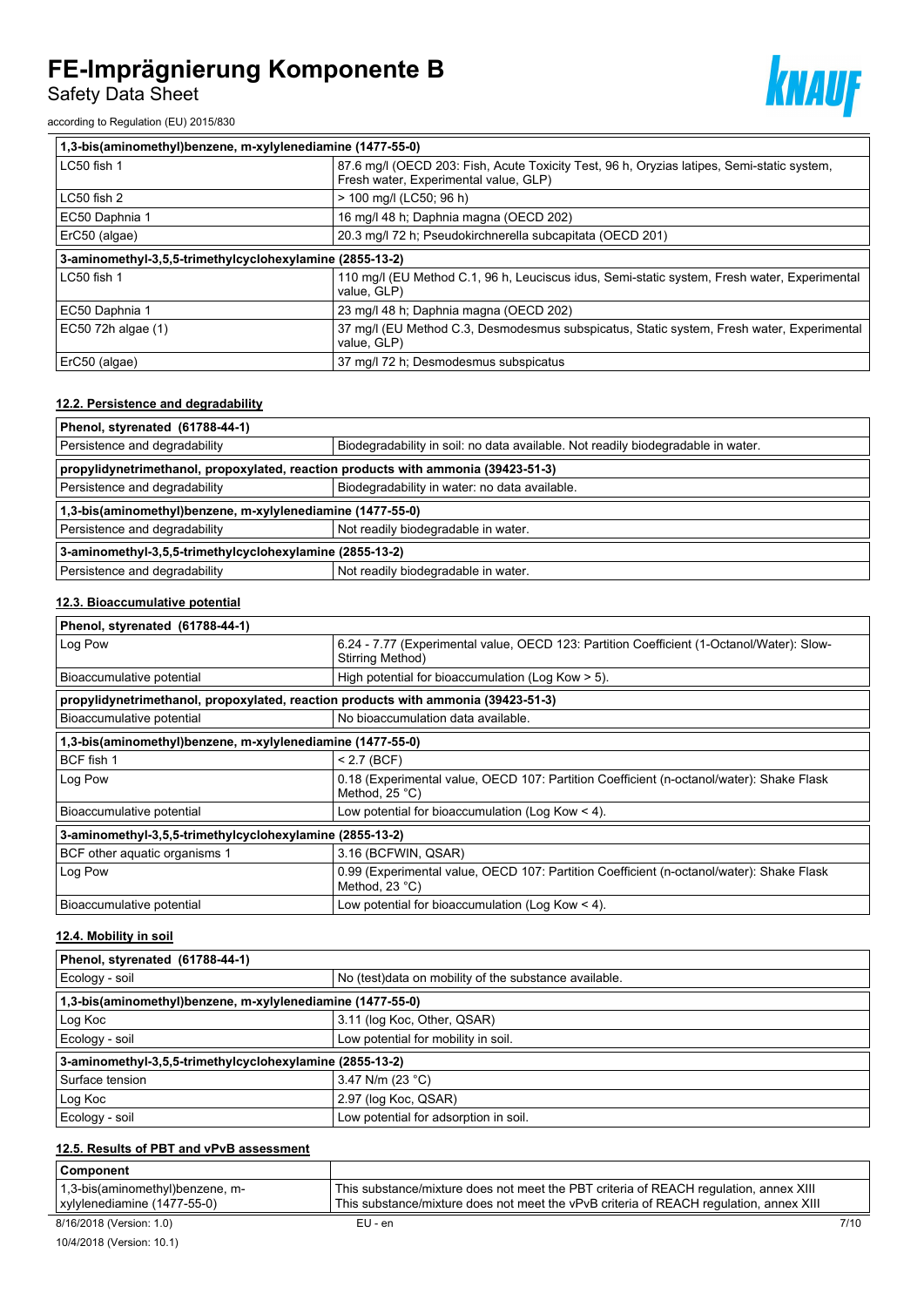Safety Data Sheet

according to Regulation (EU) 2015/830



|               | 3-aminomethyl-3,5,5-trimethylcyclohexylamine   This substance/mixture does not meet the PBT criteria of REACH regulation, annex XIII |
|---------------|--------------------------------------------------------------------------------------------------------------------------------------|
| $(2855-13-2)$ | This substance/mixture does not meet the vPvB criteria of REACH regulation, annex XIII                                               |

### **12.6. Other adverse effects**

No additional information available

# **SECTION 13: Disposal considerations**

#### **13.1. Waste treatment methods**

Waste treatment methods : Dispose of contents/container in accordance with licensed collector's sorting instructions. Sewage disposal recommendations : Do not allow into drains or water courses. Disposal must be done according to official

Additional information **interest in the Community** Avoid sub-soil penetration.

regulations.

European List of Waste (LoW) code : 08 01 11<sup>\*</sup> - waste paint and varnish containing organic solvents or other dangerous substances

# **SECTION 14: Transport information**

In accordance with ADR / RID / IMDG / IATA / ADN

| <b>ADR</b>                                                                                       | <b>IMDG</b>                                                                                      | <b>IATA</b>                                                                                      | <b>ADN</b>                                                                                       | <b>RID</b>                                                                                       |  |  |
|--------------------------------------------------------------------------------------------------|--------------------------------------------------------------------------------------------------|--------------------------------------------------------------------------------------------------|--------------------------------------------------------------------------------------------------|--------------------------------------------------------------------------------------------------|--|--|
| 14.1. UN number                                                                                  |                                                                                                  |                                                                                                  |                                                                                                  |                                                                                                  |  |  |
| 2735                                                                                             | 2735                                                                                             | 2735                                                                                             | 2735                                                                                             | 2735                                                                                             |  |  |
| 14.2. UN proper shipping name                                                                    |                                                                                                  |                                                                                                  |                                                                                                  |                                                                                                  |  |  |
| POLYAMINES, LIQUID,<br>CORROSIVE, N.O.S. (1,3-<br>bis(aminomethyl)benzene,<br>m-xylylenediamine) | POLYAMINES, LIQUID,<br>CORROSIVE, N.O.S. (1,3-<br>bis(aminomethyl)benzene,<br>m-xylylenediamine) | Polyamines, liquid,<br>corrosive, n.o.s. (1,3-<br>bis(aminomethyl)benzene,<br>m-xylylenediamine) | POLYAMINES, LIQUID,<br>CORROSIVE, N.O.S. (1,3-<br>bis(aminomethyl)benzene,<br>m-xylylenediamine) | POLYAMINES, LIQUID,<br>CORROSIVE, N.O.S. (1,3-<br>bis(aminomethyl)benzene,<br>m-xylylenediamine) |  |  |
| 14.3. Transport hazard class(es)                                                                 |                                                                                                  |                                                                                                  |                                                                                                  |                                                                                                  |  |  |
| 8                                                                                                | 8                                                                                                | 8                                                                                                | 8                                                                                                | 8                                                                                                |  |  |
|                                                                                                  |                                                                                                  |                                                                                                  |                                                                                                  |                                                                                                  |  |  |
| 14.4. Packing group                                                                              |                                                                                                  |                                                                                                  |                                                                                                  |                                                                                                  |  |  |
| Ш                                                                                                | $\mathbf{H}$                                                                                     | $\mathbf{H}$                                                                                     | $\mathbf{H}$                                                                                     | $\mathbf{H}$                                                                                     |  |  |
| 14.5. Environmental hazards                                                                      |                                                                                                  |                                                                                                  |                                                                                                  |                                                                                                  |  |  |
| Dangerous for the<br>environment: Yes                                                            | Dangerous for the<br>environment: Yes<br>Marine pollutant: Yes                                   | Dangerous for the<br>environment: Yes                                                            | Dangerous for the<br>environment: Yes                                                            | Dangerous for the<br>environment: Yes                                                            |  |  |
| No supplementary information available                                                           |                                                                                                  |                                                                                                  |                                                                                                  |                                                                                                  |  |  |

## **14.6. Special precautions for user**

| - Overland transport                    |                 |  |
|-----------------------------------------|-----------------|--|
| Classification code (ADR)               | $\therefore$ C7 |  |
| Limited quantities (ADR)                | $\therefore$ 11 |  |
| Excepted quantities (ADR)               | $\therefore$ E2 |  |
| Transport category (ADR)                | $\therefore$ 2  |  |
| Tunnel restriction code (ADR)           | $E_{\rm E}$     |  |
| - Transport by sea<br>No data available |                 |  |
| - Air transport                         |                 |  |
| PCA Excepted quantities (IATA)          | E2              |  |
| 8/16/2018 (Version: 1.0)                | EU - en         |  |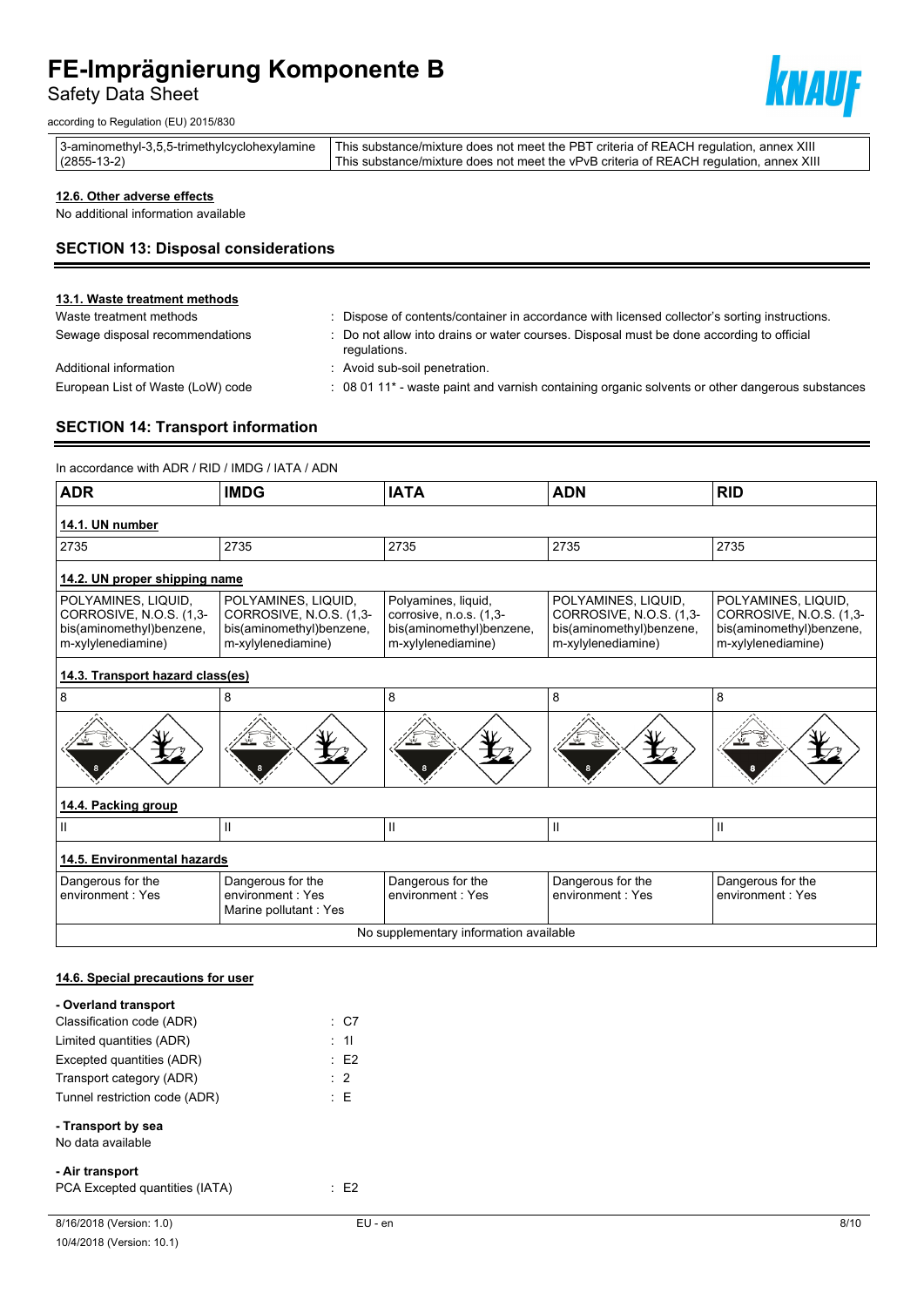Safety Data Sheet

according to Regulation (EU) 2015/830

PCA limited quantity max net quantity (IATA) : 0.5L

| - Inland waterway transport                   |                 |
|-----------------------------------------------|-----------------|
| Classification code (ADN)                     | $\therefore$ C7 |
| Limited quantities (ADN)                      | : 1 L           |
| Excepted quantities (ADN)                     | E2              |
| - Rail transport<br>Classification code (RID) | : C7            |
| Limited quantities (RID)                      | : 1L            |
| Excepted quantities (RID)                     | E2              |
| Transport category (RID)                      | $\therefore$ 2  |
|                                               |                 |

# **14.7. Transport in bulk according to Annex II of Marpol and the IBC Code**

Not applicable

# **SECTION 15: Regulatory information**

### **15.1. Safety, health and environmental regulations/legislation specific for the substance or mixture**

#### **15.1.1. EU-Regulations**

Contains no REACH substances with Annex XVII restrictions Contains no substance on the REACH candidate list Contains no REACH Annex XIV substances

VOC content : < 500 g/l

#### **15.1.2. National regulations**

No additional information available

#### **15.2. Chemical safety assessment**

No chemical safety assessment has been carried out

# **SECTION 16: Other information**

| This safety data sheet replaces the previous version of 8/30/2018. The following changes were made: |               |          |  |
|-----------------------------------------------------------------------------------------------------|---------------|----------|--|
| Section<br><b>Changed item</b><br>Change<br><b>Comments</b>                                         |               |          |  |
|                                                                                                     | Supersedes    | Modified |  |
|                                                                                                     | Revision date | Modified |  |
| 15.1                                                                                                |               | Modified |  |

| Full text of H- and EUH-statements: |                                                                   |      |
|-------------------------------------|-------------------------------------------------------------------|------|
| Acute Tox. 4 (Dermal)               | Acute toxicity (dermal), Category 4                               |      |
| Acute Tox. 4 (Inhalation)           | Acute toxicity (inhal.), Category 4                               |      |
| Acute Tox. 4 (Oral)                 | Acute toxicity (oral), Category 4                                 |      |
| Aquatic Chronic 2                   | Hazardous to the aguatic environment — Chronic Hazard, Category 2 |      |
| Aquatic Chronic 3                   | Hazardous to the aquatic environment - Chronic Hazard, Category 3 |      |
| Eye Dam. 1                          | Serious eye damage/eye irritation, Category 1                     |      |
| Skin Corr. 1B                       | Skin corrosion/irritation, Category 1B                            |      |
| Skin Irrit. 2                       | Skin corrosion/irritation, Category 2                             |      |
| Skin Sens. 1                        | Skin sensitisation, Category 1                                    |      |
| Skin Sens, 1B                       | Skin sensitisation, category 1B                                   |      |
| H302                                | Harmful if swallowed.                                             |      |
| H312                                | Harmful in contact with skin.                                     |      |
| H314                                | Causes severe skin burns and eye damage.                          |      |
| H315                                | Causes skin irritation.                                           |      |
| H317                                | May cause an allergic skin reaction.                              |      |
| 8/16/2018 (Version: 1.0)            | $EU - en$                                                         | 9/10 |



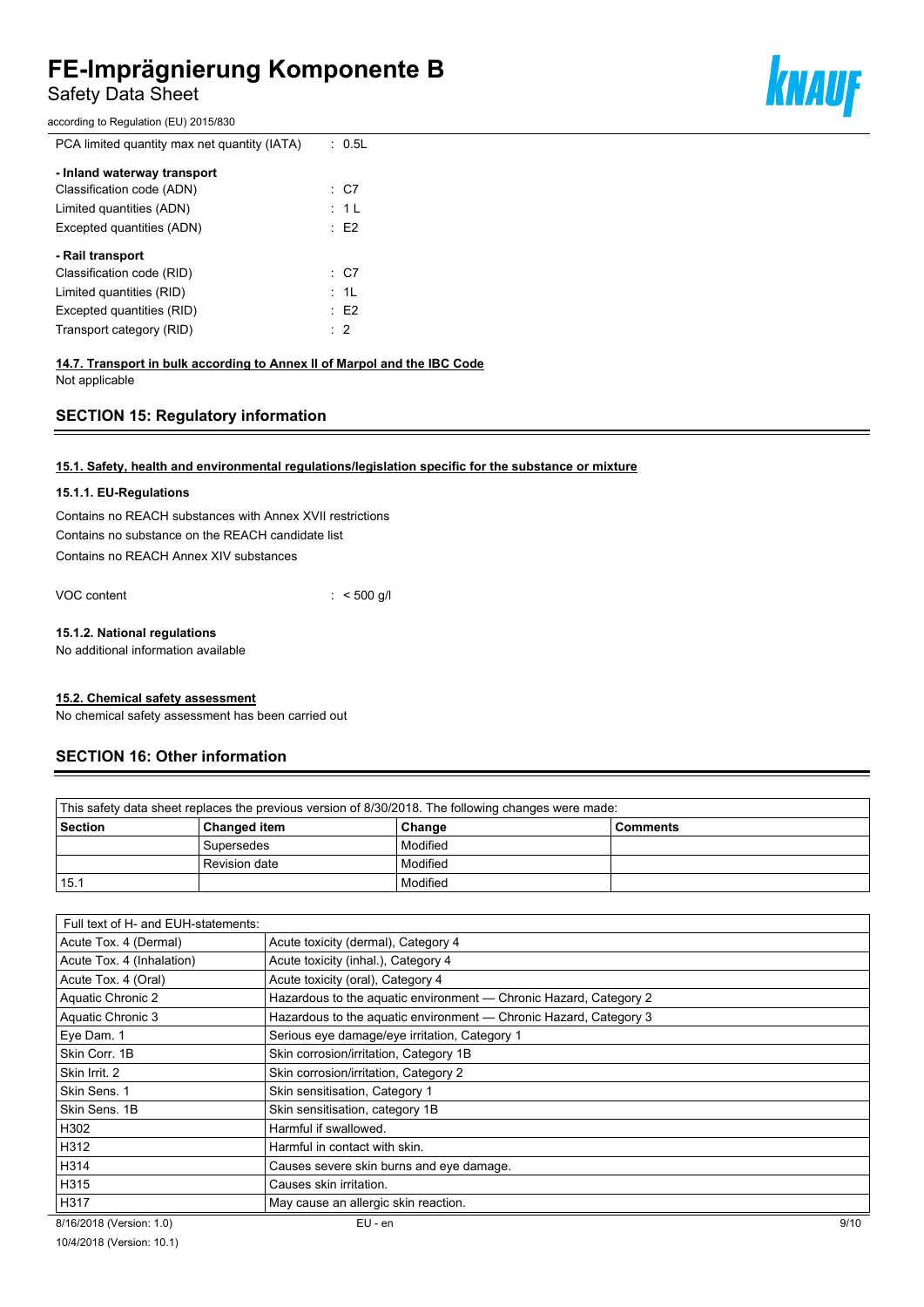Safety Data Sheet

according to Regulation (EU) 2015/830

| H318   | Causes serious eye damage.                         |
|--------|----------------------------------------------------|
| H332   | Harmful if inhaled.                                |
| H411   | Toxic to aquatic life with long lasting effects.   |
| H412   | Harmful to aquatic life with long lasting effects. |
| EUH071 | Corrosive to the respiratory tract.                |

Other information **Other information** : Technical information service (see point 1):

A call to Knauf Direkt will be charged at 0.39 € per minute. Callers, the telephone numbers of whom are not saved in the Knauf Gips KG address database, e.g. private property owners or noncustomers, will pay 1.69 € per minute from the German network. Callers using mobile telephones will be charged according to the network provider and tariff.

This information is based on our current knowledge and is intended to describe the product for the purposes of health, safety and environmental requirements only. It should not therefore be<br>construed as guaranteeing any sp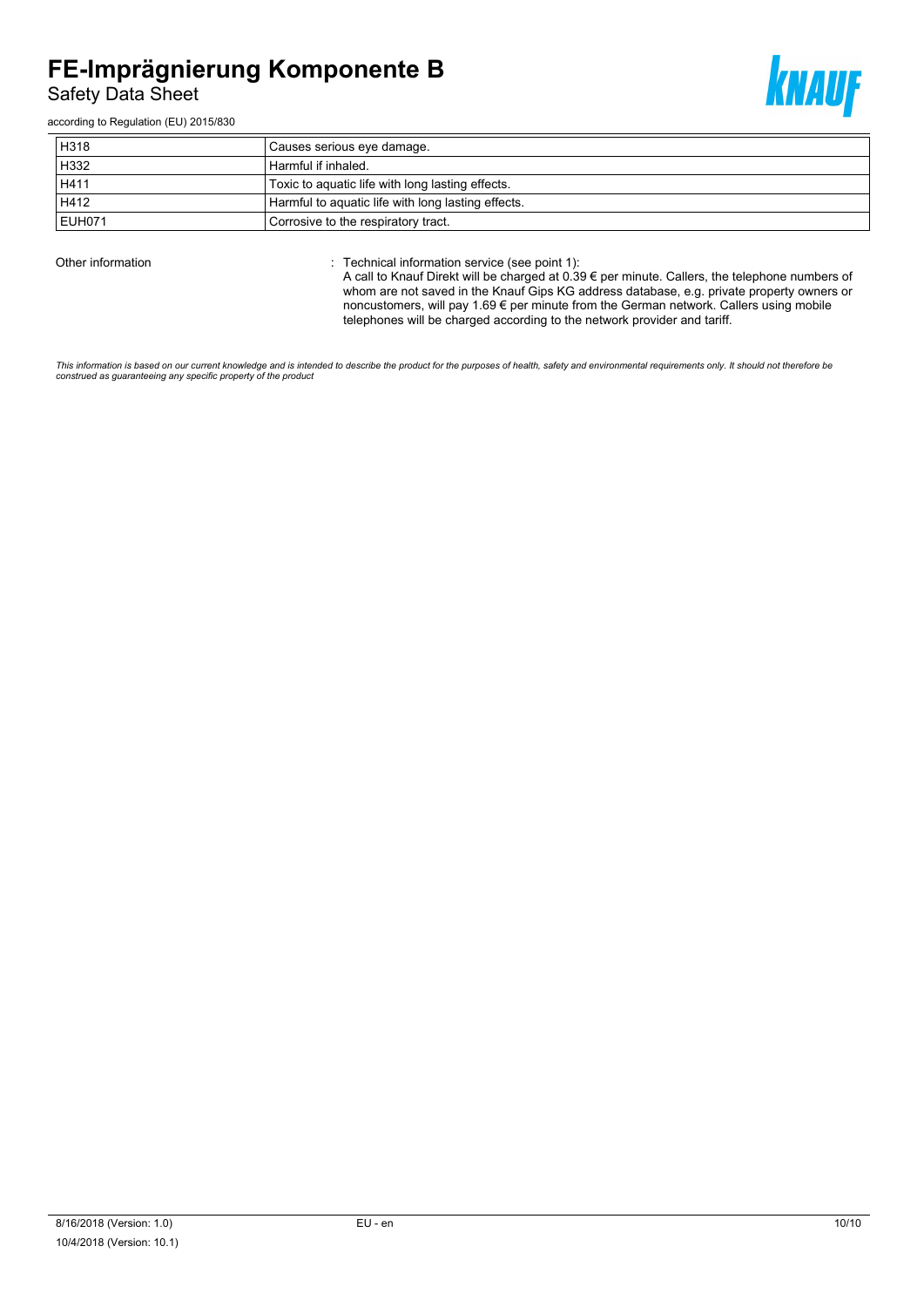

### **SECTION 1: Identification of the substance/mixture and of the company/undertaking**

#### **1.1. Product identifier**

| : Substance    |
|----------------|
| : Stretto-Sand |
|                |
|                |

#### **1.2. Relevant identified uses of the substance or mixture and uses advised against**

# **1.2.1. Relevant identified uses** Main use category **in the set of the COV** and Main use the Main use

| Industrial/Professional use spec | For professional use only |
|----------------------------------|---------------------------|
| Use of the substance/mixture     | Construction materials    |

sand

**Technical information**

[knauf-direkt@knauf.de](mailto:knauf-direkt@knauf.de)

Technischer Auskunft-Service Trockenbau und Boden

T +49 (0)9001/31-1000 (siehe Abschnitt 16)

#### **1.2.2. Uses advised against**

No additional information available

#### **1.3. Details of the supplier of the safety data sheet**

**Manufacturer** Knauf Gips KG Am Bahnhof 7 97346 Iphofen - Deutschland T +49 932331-0 - F +49 932331-277 [zentrale@knauf.de](mailto:zentrale@knauf.de) - <www.knauf.de> E-mail address of competent person responsible for the SDS : [sds](mailto:sds-info@knauf.de)[info@knauf.de](mailto:sds-info@knauf.de)

#### **1.4. Emergency telephone number**

No additional information available

# **SECTION 2: Hazards identification**

#### **2.1. Classification of the substance or mixture**

**Classification according to Regulation (EC) No. 1272/2008 [CLP]** Not classified

**Adverse physicochemical, human health and environmental effects** No additional information available

#### **2.2. Label elements**

**Labelling according to Regulation (EC) No. 1272/2008 [CLP] Extra labelling to displayExtra classification(s) to display** No labelling applicable

#### **2.3. Other hazards**

Other hazards not contributing to the classification

: Use care during processing to minimize generation of dust. This product is not expected to produce any unusual hazards during normal use. However, during sanding dust is released into the atmosphere. Exposure to high dust levels may irritate the skin, eyes, nose, throat, or upper espiratory tract. Ensure adequate ventilation and avoid breathing excessive dust.

# **SECTION 3: Composition/information on ingredients**

# **3.1. Substances**

Name : Stretto-Sand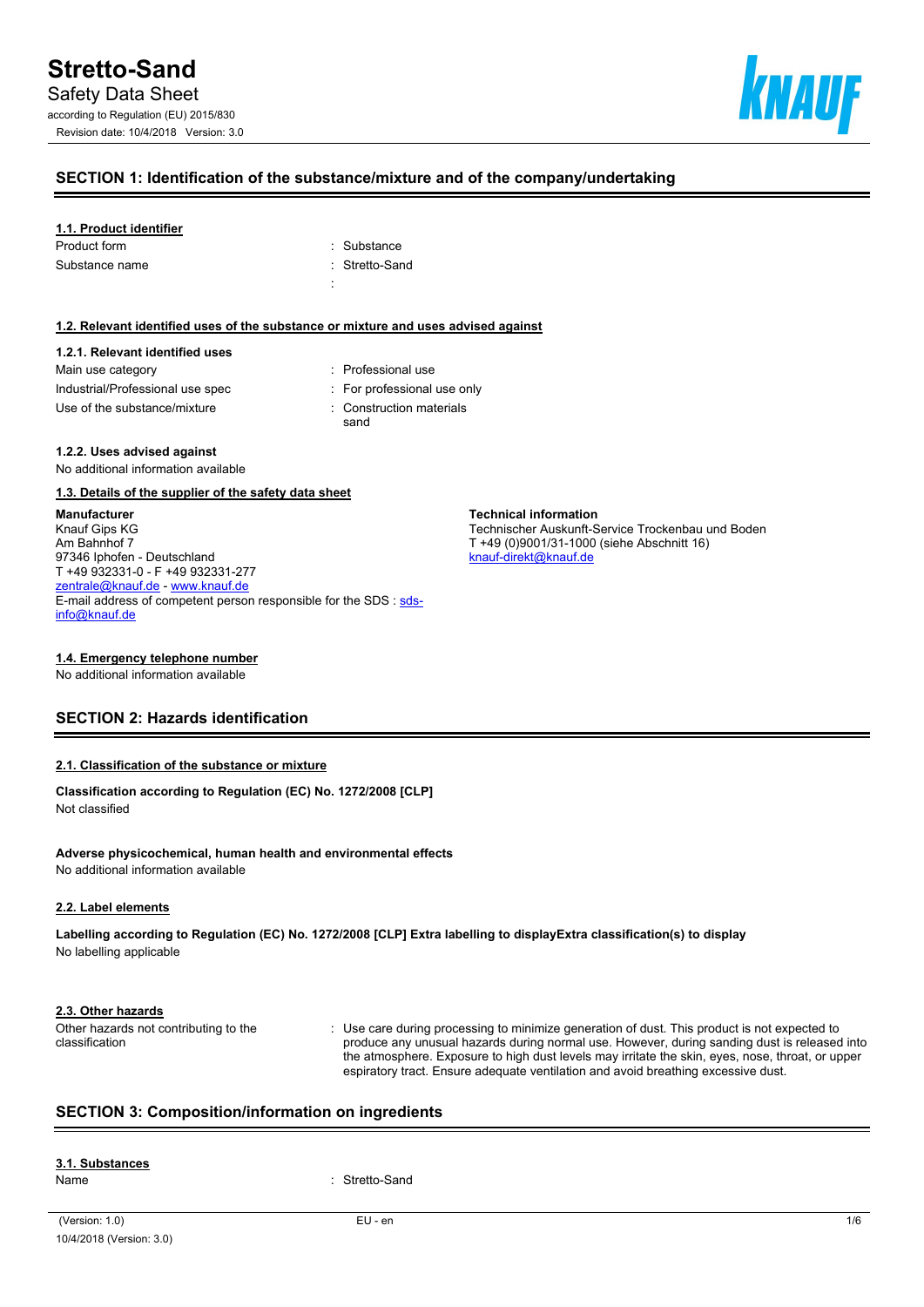# Safety Data Sheet

according to Regulation (EU) 2015/830



| ∣ Name                                        | <b>Product identifier</b>                 | %            |
|-----------------------------------------------|-------------------------------------------|--------------|
| quartz, conc respirable crystalline silica<1% | CAS-No.) 14808-60-7<br>(EC-No.) 238-878-4 | $\leq$ = 100 |

#### **3.2. Mixtures**

Not applicable

# **SECTION 4: First aid measures**

| : Remove person to fresh air and keep comfortable for breathing. Obtain medical attention if<br>breathing difficulty persists.                                                      |
|-------------------------------------------------------------------------------------------------------------------------------------------------------------------------------------|
| : Wash off with soap and plenty of water. Wash contaminated clothing before reuse.                                                                                                  |
| : Rinse cautiously with water for several minutes. Remove contact lenses, if present and easy to<br>do. Continue rinsing. If eye irritation persists: Get medical advice/attention. |
| : Rinse mouth. If you feel unwell, seek medical advice.                                                                                                                             |
|                                                                                                                                                                                     |

### **4.2. Most important symptoms and effects, both acute and delayed**

No additional information available

#### **4.3. Indication of any immediate medical attention and special treatment needed**

No additional information available

# **SECTION 5: Firefighting measures**

#### **5.1. Extinguishing media**

Suitable extinguishing media **interproduct is not flammable.** If there is a fire close by, use suitable extinguishing agents.

### **5.2. Special hazards arising from the substance or mixture**

No additional information available

#### **5.3. Advice for firefighters**

No additional information available

# **SECTION 6: Accidental release measures**

#### **6.1. Personal precautions, protective equipment and emergency procedures**

General measures **in the state of the Contract of the Contract Contract Contract Contract Contract Contract Contract Contract Contract Contract Contract Contract Contract Contract Contract Contract Contract Contract Contra** 

#### **6.1.1. For non-emergency personnel**

### No additional information available

### **6.1.2. For emergency responders**

No additional information available

#### **6.2. Environmental precautions**

No additional information available

#### **6.3. Methods and material for containment and cleaning up**

Methods for cleaning up : Mechanically recover the product. Avoid dust formation.

#### **6.4. Reference to other sections**

No additional information available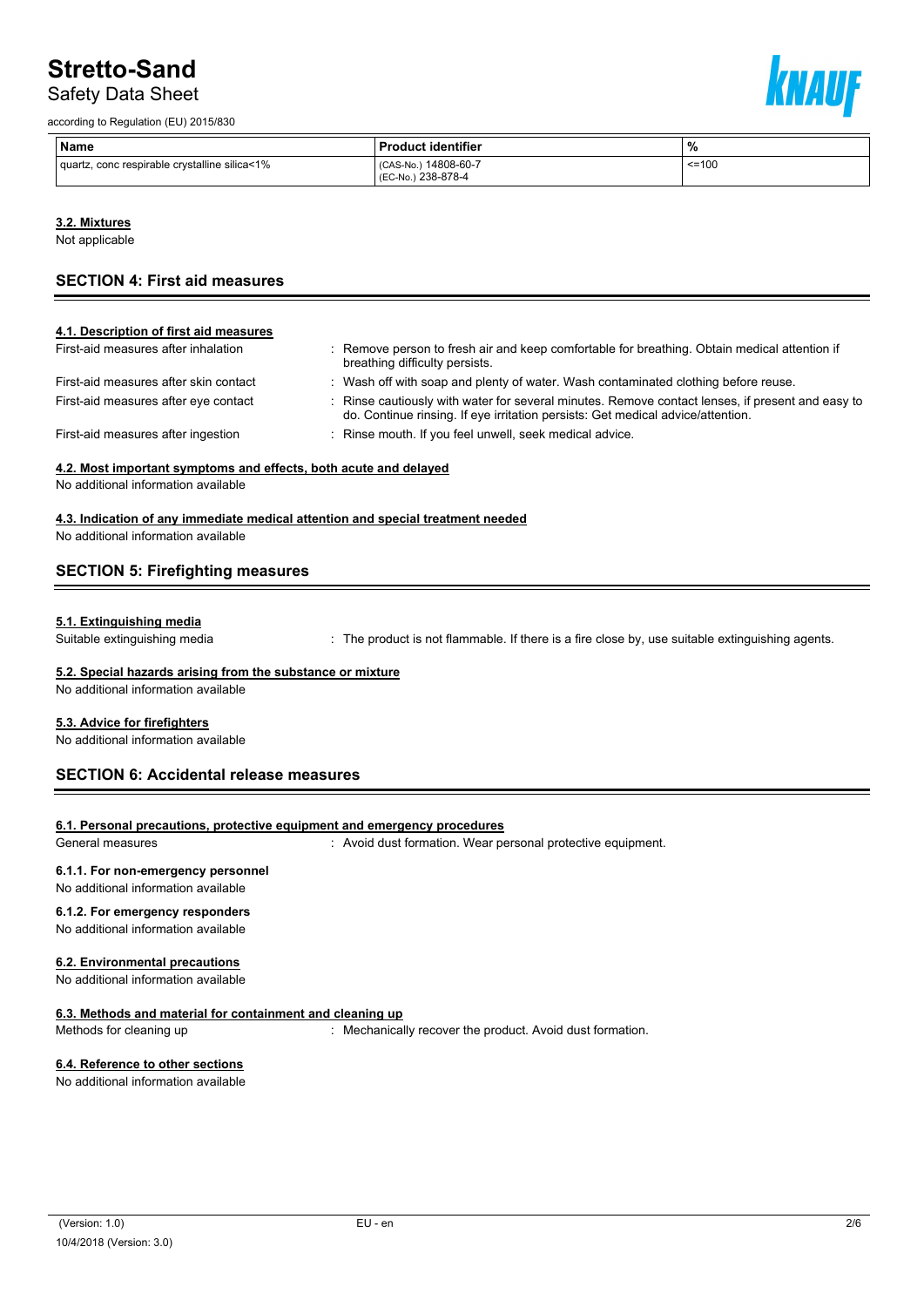Safety Data Sheet

according to Regulation (EU) 2015/830

### **SECTION 7: Handling and storage**

### **7.1. Precautions for safe handling**

Precautions for safe handling straction of the videodicreating or spreading dust. Where excessive dust may result, use approved respiratory protection equipment. Handle and open container with care. Do not eat, drink or smoke when using this product. Wash hands and other exposed areas with mild soap and water before eating, drinking or smoking and when leaving work. Contaminated work clothing should not be allowed out of the workplace.

#### **7.2. Conditions for safe storage, including any incompatibilities**

Storage conditions **Store in a dry place.** Store in a closed container.

#### **7.3. Specific end use(s)**

No additional information available

### **SECTION 8: Exposure controls/personal protection**

### **8.1. Control parameters**

| quartz, conc respirable crystalline silica<1% (14808-60-7) |                                |                                                     |  |  |
|------------------------------------------------------------|--------------------------------|-----------------------------------------------------|--|--|
| l EU                                                       | Local name                     | Silica crystaline (Quartz)                          |  |  |
| l EU                                                       | IOELV TWA (mg/m <sup>3</sup> ) | $\vert$ 0.1 mg/m <sup>3</sup> (Respirable fraction) |  |  |
| l EU                                                       | <b>Notes</b>                   | l (Year of adoption 2003)                           |  |  |
| i EU                                                       | Regulatory reference           | SCOEL Recommendations                               |  |  |

#### **8.2. Exposure controls**

| Hand protection:                                                                                                                       |
|----------------------------------------------------------------------------------------------------------------------------------------|
| In case of repeated or prolonged contact wear gloves                                                                                   |
| Eye protection:                                                                                                                        |
| Where excessive dust may result, wear goggles                                                                                          |
| <b>Respiratory protection:</b>                                                                                                         |
| Breathing apparatus needed only when dust is formed. If the ventilation is suitable, it is not essential to wear respiratory equipment |

### **SECTION 9: Physical and chemical properties**

#### **9.1. Information on basic physical and chemical properties**

| Physical state                             | : Solid                  |
|--------------------------------------------|--------------------------|
| Appearance                                 | : Sand.                  |
| Colour                                     | white / Grey. yellowish. |
| Odour                                      | : odourless.             |
| Odour threshold                            | : No data available      |
| рH                                         | : No data available      |
| pH solution                                | : 400 (5 - 8) g/l        |
| Relative evaporation rate (butylacetate=1) | : No data available      |
| Melting point                              | : ≈ 1710 °C              |
| Freezing point                             | : No data available      |
| Boiling point                              | : No data available      |
| Flash point                                | : No data available      |
| Auto-ignition temperature                  | : No data available      |
| Decomposition temperature                  | : No data available      |
| Flammability (solid, gas)                  | : No data available      |
| Vapour pressure                            | No data available        |
|                                            |                          |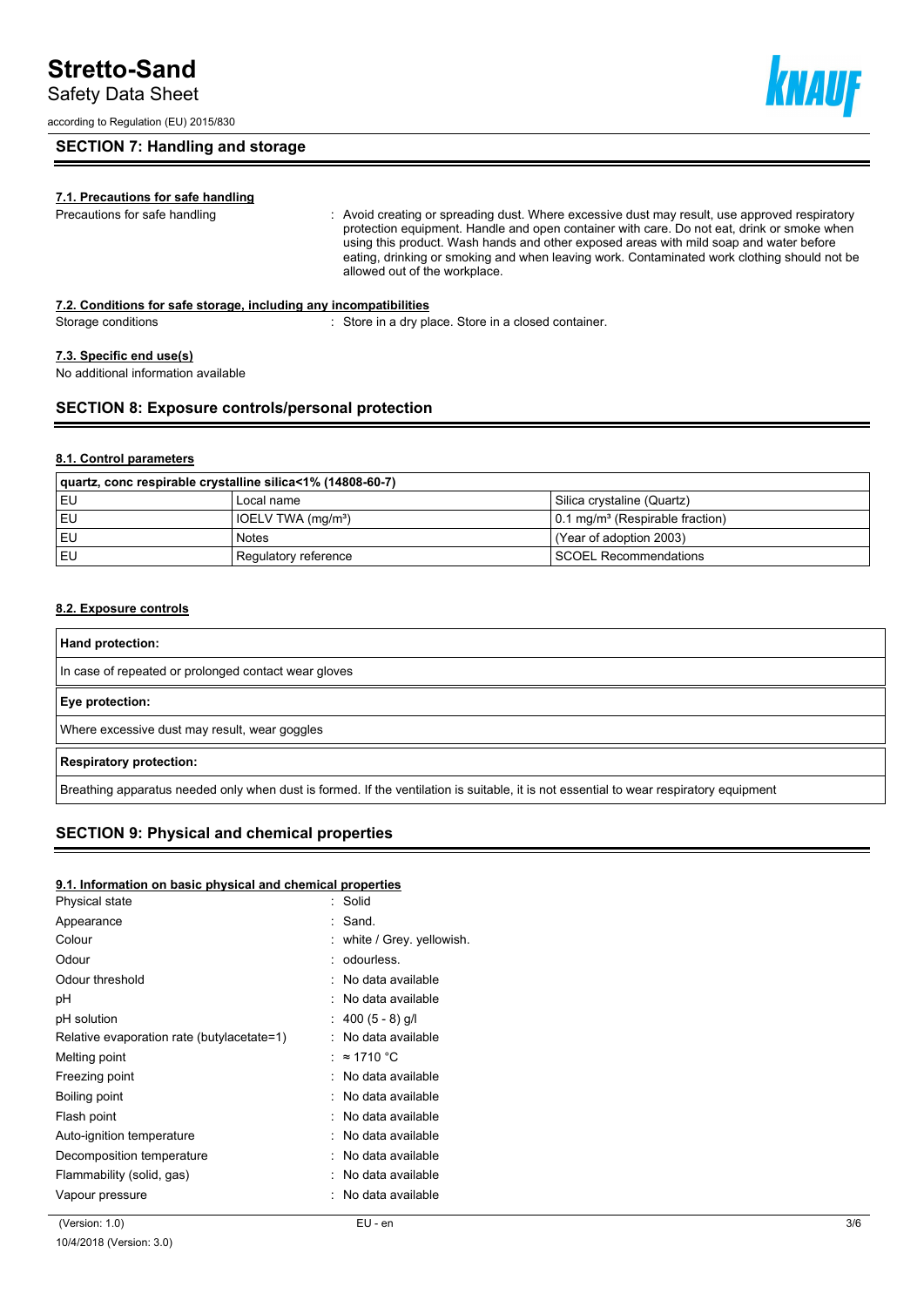# Safety Data Sheet

according to Regulation (EU) 2015/830



| Relative vapour density at 20 °C | No data available                   |
|----------------------------------|-------------------------------------|
| Relative density                 | : No data available                 |
| Density                          | $\therefore$ 2.65 g/cm <sup>3</sup> |
| Solubility                       | : No data available                 |
| Log Pow                          | : No data available                 |
| Viscosity, kinematic             | : No data available                 |
| Viscosity, dynamic               | : No data available                 |
| <b>Explosive properties</b>      | : No data available                 |
| Oxidising properties             | : No data available                 |
| Explosive limits                 | : No data available                 |

#### **9.2. Other information**

No additional information available

### **SECTION 10: Stability and reactivity**

#### **10.1. Reactivity**

No additional information available

#### **10.2. Chemical stability**

No additional information available

# **10.3. Possibility of hazardous reactions**

No additional information available

#### **10.4. Conditions to avoid**

No additional information available

#### **10.5. Incompatible materials**

No additional information available

#### **10.6. Hazardous decomposition products**

No additional information available

# **SECTION 11: Toxicological information**

#### **11.1. Information on toxicological effects**

| Not classified              |
|-----------------------------|
| . Not classified            |
| Not classified              |
| $\therefore$ Not classified |
| $\therefore$ Not classified |
| Not classified              |
| : Not classified            |
| $\therefore$ Not classified |
| Not classified              |
| Not classified              |
| Not classified              |
| Not classified              |
|                             |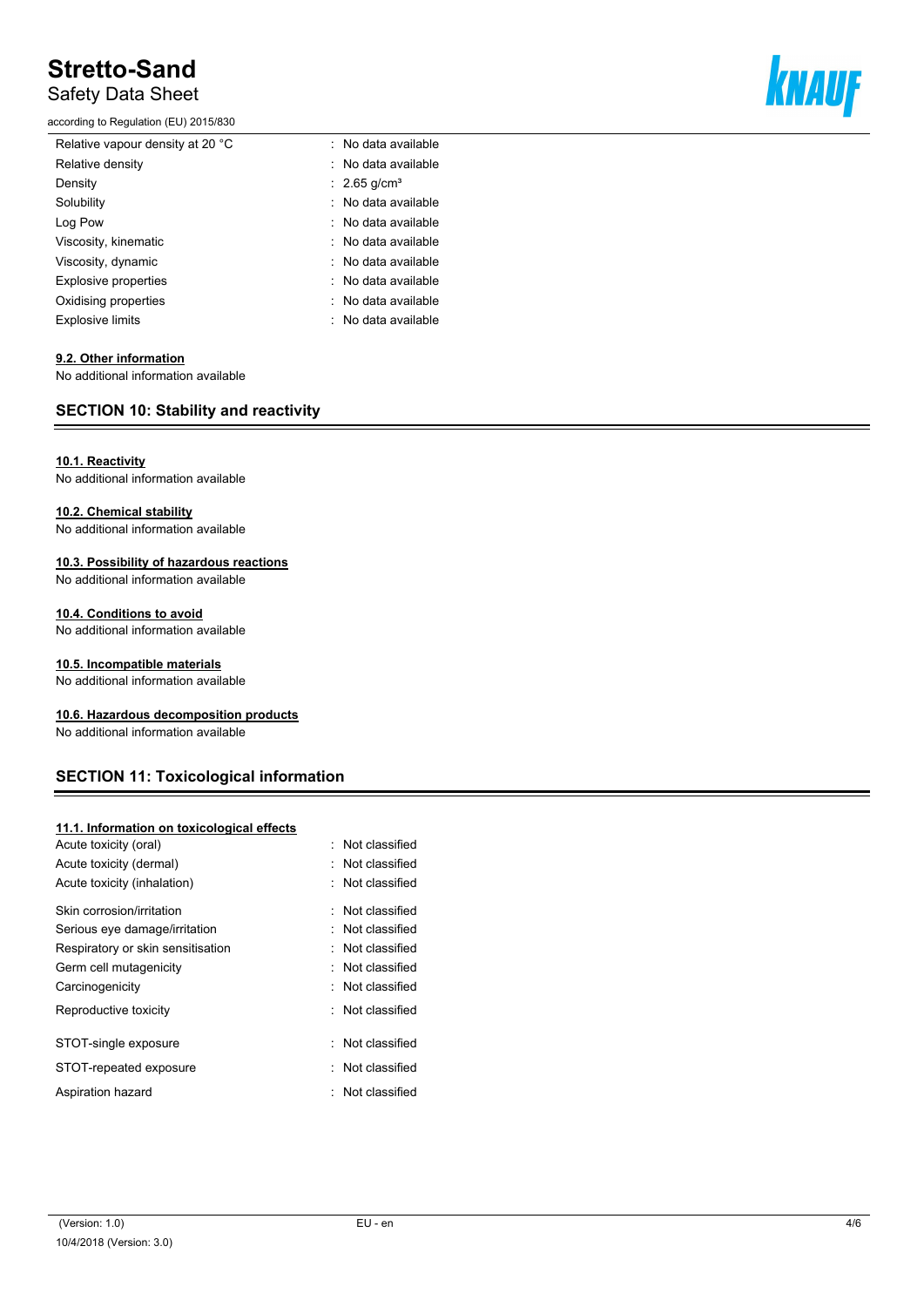Safety Data Sheet

according to Regulation (EU) 2015/830

# **SECTION 12: Ecological information**

# **12.1. Toxicity**

| Acute aquatic toxicity   | Not classified   |
|--------------------------|------------------|
| Chronic aquatic toxicity | : Not classified |

#### **12.2. Persistence and degradability**

| quartz, conc respirable crystalline silica<1% (14808-60-7) |                                                                                         |  |  |  |
|------------------------------------------------------------|-----------------------------------------------------------------------------------------|--|--|--|
| Persistence and degradability                              | Biodegradability: not applicable. No (test)data on mobility of the substance available. |  |  |  |
| Biochemical oxygen demand (BOD)                            | Not applicable                                                                          |  |  |  |
| Chemical oxygen demand (COD)                               | Not applicable                                                                          |  |  |  |
| <b>ThOD</b>                                                | Not applicable                                                                          |  |  |  |

#### **12.3. Bioaccumulative potential**

| $-401$<br>---<br>$.14808 - 60 - 7'$<br>aua.<br>ิ์ vstalline<br>respirable<br>silica·<br>eonc<br>. .<br>- 70 |                                                 |  |
|-------------------------------------------------------------------------------------------------------------|-------------------------------------------------|--|
| -<br>botentia.<br>atıve<br>م ہے .                                                                           | available<br>aulation<br>N0<br>data<br>bioaccun |  |

### **12.4. Mobility in soil**

| 1<1%<br><br>. (14808-60-7<br>---<br>' quart<br>conc respirable<br>crystalline<br>silica< |                                            |  |
|------------------------------------------------------------------------------------------|--------------------------------------------|--|
| soil<br>$F$ cology                                                                       | ootential for<br>.soil.<br>mobility<br>∟ow |  |

### **12.5. Results of PBT and vPvB assessment**

| Component                                     |                                                                                        |
|-----------------------------------------------|----------------------------------------------------------------------------------------|
| quartz, conc respirable crystalline silica<1% | This substance/mixture does not meet the PBT criteria of REACH regulation, annex XIII  |
| $(14808 - 60 - 7)$                            | This substance/mixture does not meet the vPvB criteria of REACH regulation, annex XIII |

#### **12.6. Other adverse effects**

No additional information available

### **SECTION 13: Disposal considerations**

#### **13.1. Waste treatment methods**

Product/Packaging disposal recommendations : Disposal must be done according to official regulations. Empty remaining contents.

# **SECTION 14: Transport information**

#### In accordance with ADR / RID / IMDG / IATA / ADN

| <b>ADR</b>                       | <b>IMDG</b>    | <b>IATA</b>                            | <b>ADN</b>     | <b>RID</b>     |
|----------------------------------|----------------|----------------------------------------|----------------|----------------|
| 14.1. UN number                  |                |                                        |                |                |
| Not applicable                   | Not applicable | Not applicable                         | Not applicable | Not applicable |
| 14.2. UN proper shipping name    |                |                                        |                |                |
| Not applicable                   | Not applicable | Not applicable                         | Not applicable | Not applicable |
| 14.3. Transport hazard class(es) |                |                                        |                |                |
| Not applicable                   | Not applicable | Not applicable                         | Not applicable | Not applicable |
| 14.4. Packing group              |                |                                        |                |                |
| Not applicable                   | Not applicable | Not applicable                         | Not applicable | Not applicable |
| 14.5. Environmental hazards      |                |                                        |                |                |
| Not applicable                   | Not applicable | Not applicable                         | Not applicable | Not applicable |
|                                  |                | No supplementary information available |                |                |